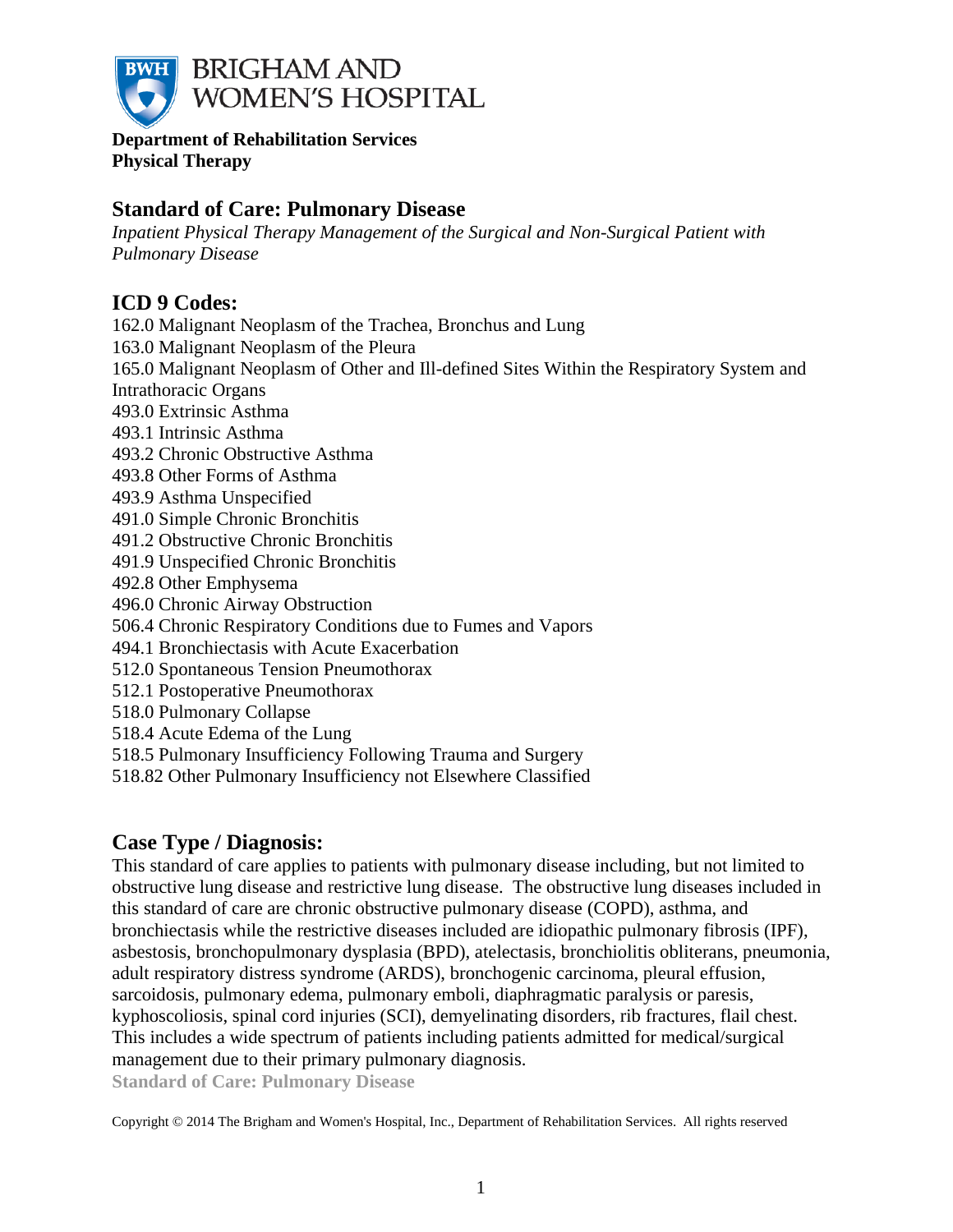This standard of care does not apply to patients with cystic fibrosis (CF) or lung transplant for standard of PT practice. For information regarding the physical therapy (PT) management of patients with CF please refer to Standard of Care: Cystic Fibrosis. For information regarding the management of patients after lung transplant please refer to Standard of Care: Inpatient Management of the Patient Status Post Lung Transplant.

# **Indications for Treatment:**

Understanding normal and abnormal pulmonary physiology is important for PTs in the acute care setting in order to distinguish whether a patient has restrictive or obstructive disease. The PT treatment of these two types of pulmonary disease varies and understanding this physiology helps to direct the therapy intervention and treatment plan.

# **Normal Pulmonary Physiology**

In healthy, normal pulmonary physiology, respiration occurs as a result of diffusion, perfusion, and ventilation. Respiration is the process of gas exchange in the lungs facilitated by diffusion. Diffusion is the movement of gases from areas of high concentration to areas of low concentration. Oxygen  $(O_2)$  naturally diffuses into pulmonary capillaries to oxygenate the body while carbon dioxide  $(CO<sub>2</sub>)$  diffuses into alveoli for exhalation. Perfusion is the amount of blood flow to the lungs which allows this diffusion to occur. Ventilation is the mechanical movement of air into and out of the lungs.

The normal ventilation/perfusion (V/Q) ratio is 0.8 as alveolar ventilation is  $\sim$ 4 L/min and pulmonary blood flow is ~5 L/min. Ventilation is optimized in areas of least resistance such as areas where alveoli are more expanded. Perfusion is greatest in gravity dependent areas; therefore in sitting the upper lobes initially receive more ventilation while perfusion is greatest at the base of the lungs. In supine perfusion is greatest in the posterior lung fields while ventilation is greatest in anterior lung fields.

# **Impaired Pulmonary Physiology**

In some cases of impaired pulmonary physiology a venous admixture is created which is a mixing of unoxygenated blood with oxygenated blood. This has two causes: an anatomic shunt, and a low V/Q ratio. An anatomic shunt occurs when blood bypasses alveoli; in the lungs this occurs when bronchial venous blood (deoxygenated) drains into pulmonary veins (oxygenated) in conditions involving consolidation, such as pneumonia or pulmonary edema. A low V/Q ratio occurs when there is insufficient alveolar ventilation to fully oxygenate all of the blood passing through pulmonary capillaries. A physiological shunt describes blood that is not oxygenated due to inadequate ventilation. Physiological dead space is wasted oxygen which is not absorbed by blood due to impaired diffusion.

# **Obstructive lung disease**

Obstructive lung disease is a disease of the airways that produces obstruction to expiratory airflow. This obstruction may be caused by different mechanisms that decrease the size of the bronchial lumen and/or increase the resistance to expiratory airflow. Common signs and symptoms of obstructive lung disease are dyspnea on exertion (DOE), cough, secretion production, tachypnea, hypoxemia, decreased breath sounds.

# **Standard of Care: Pulmonary Disease**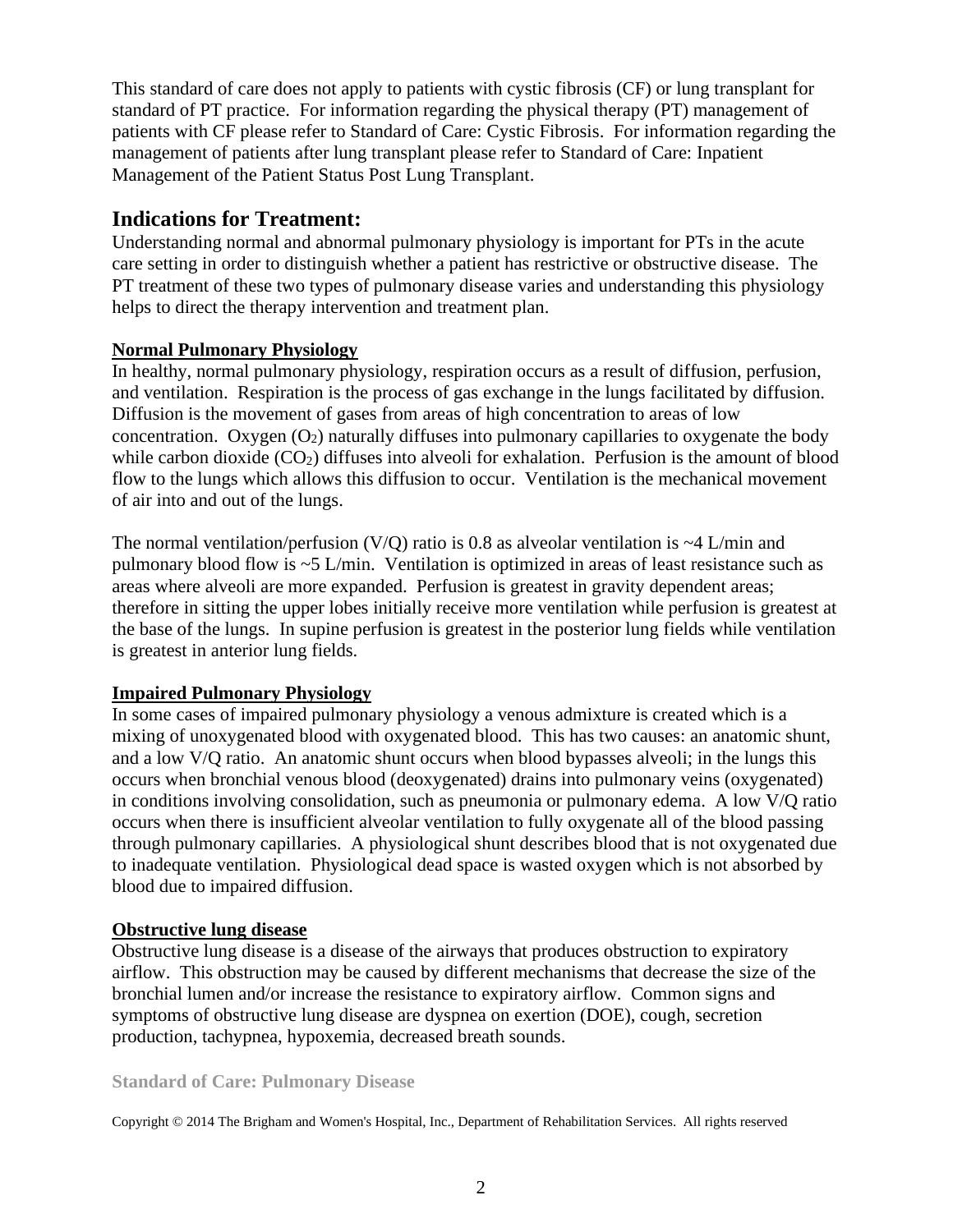- A. Chronic obstructive pulmonary disease (COPD):
	- a. Definition: COPD is a generic term referring to lung diseases that cause air trapping resulting in hyperinflation if the lungs. It is most commonly a combination of emphysema and chronic bronchitis. Emphysema is the destruction of the alveolar walls and enlargement of the air spaces distal to terminal bronchioles. It is associated with bullae which are large air collections within a thin outer wall which can cause spontaneous pneumothorax. Chronic bronchitis is the hypersecretion of mucus that begins in large airways and eventually leads to the thickening of airway walls and airway obstruction. The diagnosis criteria for chronic bronchitis are the presence of a productive cough for three months in two successive years with other causes of chronic mucus production ruled out.
	- b. Cause: An abnormal inflammatory response in the lungs resulting in increased lung compliance, larger lung volumes, and air trapping as a result of premature closure of the airways. Smoking is a major cause of COPD.
	- c. Signs and symptoms: Barrel chest, dyspnea on exertion (DOE), cough, hypoxemia, hypercapnia, prolonged exhalation, decreased breath sounds  $^{1,2}$
	- d. Medical Management: Goals are to relieve symptoms and prevent progression via smoking cessation and pharmacotherapy to reduce airflow limitations with bronchodilators and anti-inflammatory agents.
- B. Asthma:
	- a. Definition: Asthma is a chronic inflammatory disorder of the airways with episodes of acute inflammation. These acute episodes can contribute to airway remodeling or thickening of walls in large and small airways.
	- b. Causes: Asthma is thought to be caused by environmental and genetic factors.
	- c. Signs and symptoms: Classic signs and symptoms are wheezing, chest tightness, dyspnea which are often precipitated by exercise, cold air, exposure to allergens or viral respiratory infections.
	- d. Medical Management: Focus is on emphasizing the importance of long term control as opposed to simply treating episodes of exacerbation. This includes elimination of factors that worsen symptoms such as allergens. Pharmacologic therapy is used to reverse and prevent bronchoconstriction. Short term "rescue" medications act to reverse acute bronchospasm. Examples of these are Albuterol and Atrovent. Long term "controllers" act as anti-inflammatory, long acting bronchodilators such as inhaled corticosteroids that prevent bronchoconstriction. Pulmonary function tests can be used to assess severity and rate the effectiveness of therapy.
- C. Cystic Fibrosis (CF): see Standard of Care: Cystic Fibrosis

**Standard of Care: Pulmonary Disease**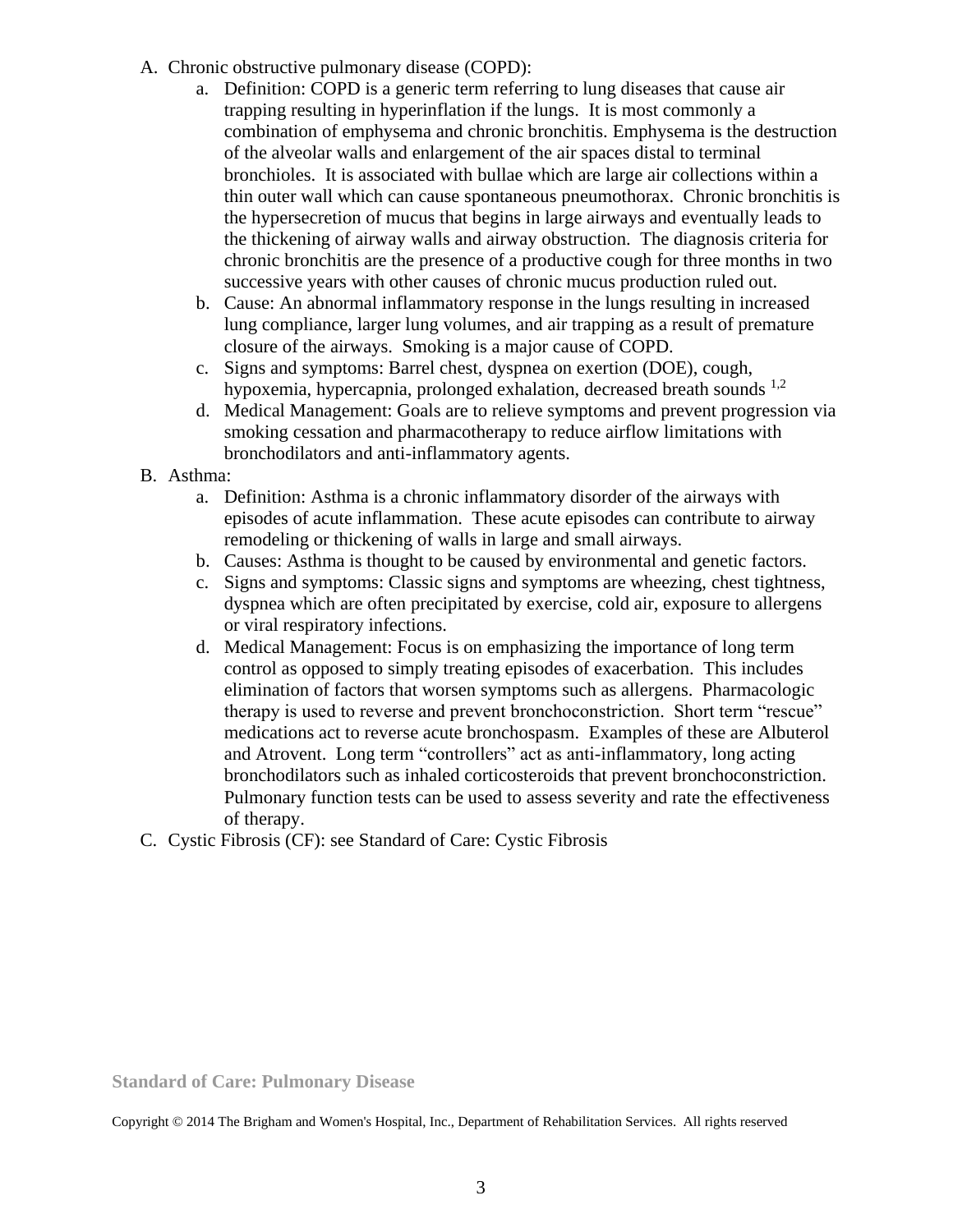- D. Bronchiectasis:
	- a. Definition: Bronchiectasis is irreversible dilation of one or more bronchi with chronic inflammation and infection.
	- b. Causes: Bronchiectasis is caused by bronchial wall injury as a result of fibrotic changes caused by a restrictive lung disease such as sarcoidosis and interstitial fibrosis in which the airway is pulled outward resulting in fixed dilation of the airways. It can also be caused by bronchial lumen obstruction from slow growing tumors or fibrotic strictures due to prior infection such as tuberculosis.
	- c. Signs and symptoms: The hallmark sign of bronchiectasis is a cough with chronic sputum production with 3 layers: white frothy top layer, mucoid inner layer, and a purulent bottom layer. Other signs and symptoms include dyspnea and fatigue.
	- d. Medical Management: Focuses on reducing the number of exacerbations and improving quality of life. This includes antibiotics for acute infections, nebulized medication, bronchodilators, and secretion clearance.

# **Restrictive lung disease (RLD)**

Restrictive lung disease is a group of diseases which cause abnormal reduction in pulmonary ventilation due to decreased compliance of the lung and chest wall. This decreases lung volumes and increases the work of breathing.

# *Pulmonary Causes*

- A. Idiopathic pulmonary fibrosis (IPF):
	- a. Definition: IPF is an immunologically mediated inflammatory process involving the alveolar wall which progresses to fibrosis and decreased compliance of the lung architecture<sup>2</sup>.
	- b. Causes: IPF usually begins with an initial acute injury or infection and causes a progressive decline in lung function.
	- c. Signs and Symptoms: Decreased total lung capacity (TLC), vital capacity (VC), functional residual capacity (FRC), residual volume (RV), decreased arterial partial pressure of  $O_2$  (PaO<sub>2</sub>), bibasilar end-inspiratory dry crackles, decreased breath sounds, cyanosis, digital clubbing, DOE progressing to dyspnea at rest, repetitive non-productive cough, weight loss, fatigue, increased work of breathing
	- d. Medical Management: Corticosteroids are the gold standard treatment while other pharmacologic treatment includes aggressive treatment of infection. Smoking cessation is also important. Lung transplantation is also used; for more information please see Standard of Care: Inpatient Management of the Patient Status Post Lung Transplant.
- B. Asbestosis
	- a. Definition: Asbestosis is a diffuse interstitial pulmonary fibrotic disease.
	- b. Cause: Asbestosis is caused by exposure to asbestos with unclear pathophysiology. It is thought that asbestos fibers cause alveolitis in respiratory bronchioles which progresses to peribronchiolar fibrosis.
	- c. Signs and Symptoms: Decreased PFTs, clubbing of nail beds, DOE progressing to dyspnea at rest, chronic cough which may or may not be productive
	- d. Medical Management: The focus of treatment is on symptomatic support such as smoking cessation.

### **Standard of Care: Pulmonary Disease**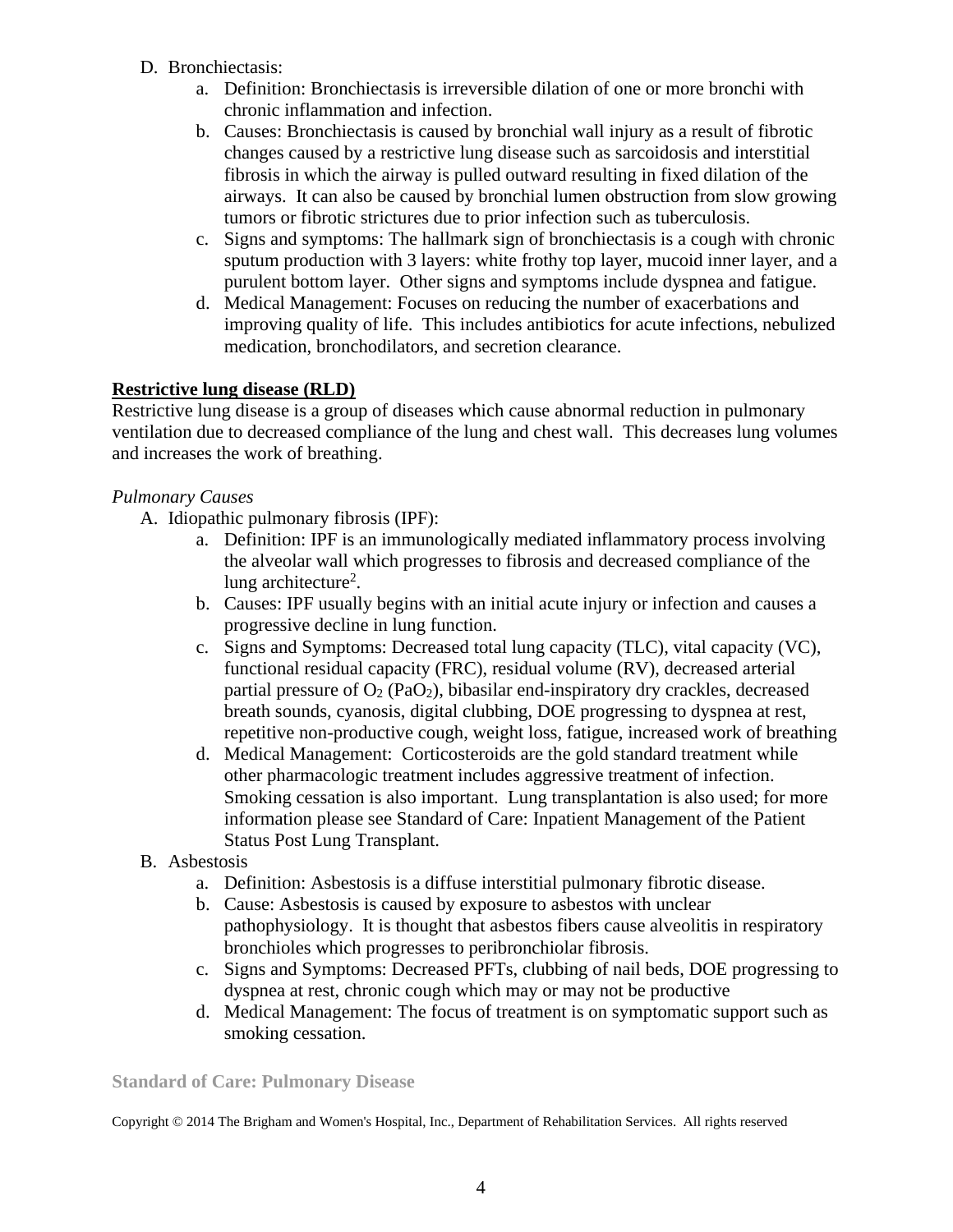- C. Bronchopulmonary Dysplasia (BPD)
	- a. Definition: BPD is a disease characterized by acute and chronic lung changes resulting in inflammation of lung parenchyma.
	- b. Cause: BPD occurs in survivors of respiratory distress syndrome (RDS) who have been mechanically ventilated and received high concentrations of O2 for long periods of time.
	- c. Signs and Symptoms: wheezing, impaired airway clearance, dyspnea
	- d. Medical Management: Bronchodilators
- D. Atelectasis
	- a. Definition: The incomplete expansion of alveoli or loss of volume of all or part of a lung.
	- b. Causes: Can be caused by the collapse of alveoli caused by a pneumothorax or compression of the alveoli as a result of interstitial or pulmonary edema. It can also be caused by a post-operative incision causing the inability or unwillingness to cough effectively or take deep breaths leading to secretion retention. The obstruction of airways as a result of tumors, enlarged lymph nodes can also cause atelectasis.
	- c. Signs and Symptoms: dyspnea, increased work of breathing
	- d. Medical Management: Focuses on deep breathing, incentive spirometry, coughing, and airway clearance techniques. If these techniques are not sufficient bronchoscopy can be performed to suction secretions which may be causing atelectasis.
- E. Bronchiolitis Obliterans: also called bronchiolitis, bronchiolitis obliterans with organizing pneumonia (BOOP)
	- a. Definition: Necrosis of the respiratory epithelium allows fluid and debris to enter bronchioles and alveoli causing obstruction and eventually atelectasis. This is followed by an inflammatory response which causes fibrotic changes in the bronchial tree and alveoli.
	- b. Cause: There are a few causes including toxic fume inhalation, viral or bacterial agents, and it can be associated with organ transplantation and other diseases such as IPF.
	- c. Signs and Symptoms: Decreased PFTs, hypoxemia, expiratory wheezing, dyspnea, increased respiratory rate, non-productive cough.
	- d. Medical Management: Focus includes supplemental O2, fluid balance, and corticosteroids.

**Standard of Care: Pulmonary Disease**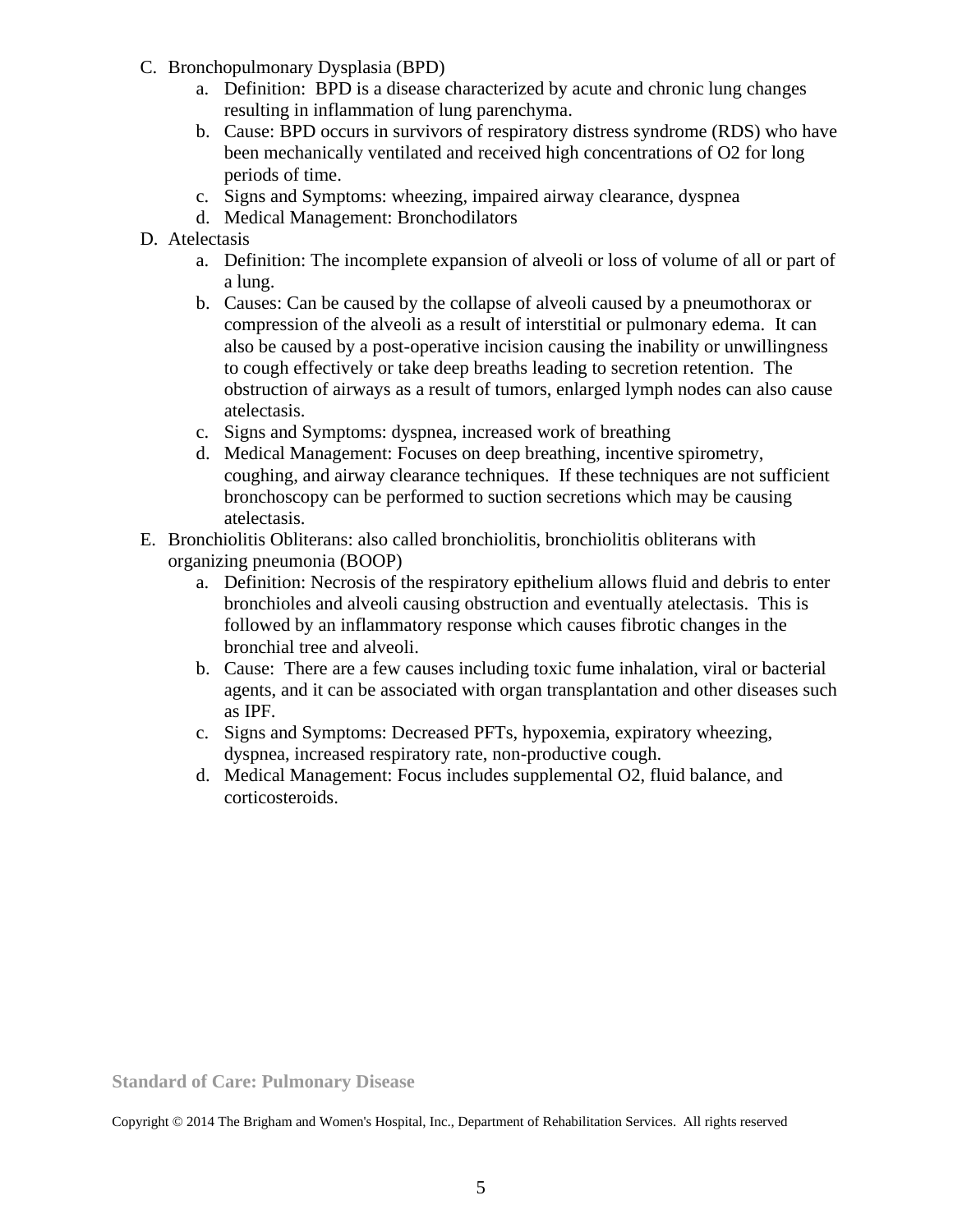- F. Pneumonia:
	- a. Definition: An inflammatory process of lung parenchyma classified as either community acquired pneumonia (CAP) or hospital acquired pneumonia (HAP) (nosocomial).
	- b. Cause: Begins with an infection in the lower respiratory tract caused by various microbes. It can be caused by bacteria, viruses, or aspiration. The most common bacteria causing CAP is streptococcus pneumoniae (pneumococcus). Patients most at risk for HAP have one or more of the following factors: NG tube, intubation, dysphagia, tracheostomy, mechanical ventilation, lung injury, chronic cardiopulmonary disease, advanced age, or high  $O<sub>2</sub>$  concentrations. Aspiration pneumonia occurs when foreign material is inhaled into the lungs (most commonly food, liquid, vomit).
	- c. Signs and Symptoms: Bacterial presents with an abrupt onset with lobar consolidation, high fevers, productive cough, pleuritic pain, leukocytosis. Viral presents with an insidious onset with patchy diffuse bronchopulmonary infiltrates, moderate fever, nonproductive cough, myalgia, normal WBC count. Aspiration presents with dyspnea, wheezing, productive cough, and fatigue.
	- d. Medical Management: Antibiotics, pathogen specific if possible or multiple antibiotics if not. Oxygen and mechanical ventilation/non-invasive ventilation may be necessary.
- G. Adult Respiratory Distress Syndrome (ARDS)
	- a. Definition: Severe hypoxemia and increased permeability of the alveolar-capillary membrane which allows excess fluid and plasma protein to leak into interstitial fluid and alveoli causing decreased gas exchange.
	- b. Cause: Caused by acute lung injury via trauma, aspiration, inhaled toxins, shock, sepsis, primary pneumonias and metabolic causes. May resolve completely, however, in some patients significant lung damage occurs. The longer the patient is on mechanical ventilation and high  $O_2$  concentration, the poorer the long term prognosis.
	- c. Signs and Symptoms: Tachycardia, dyspnea, increased and shallow respiratory rate, cyanosis, increased anxiety
	- d. Medical Management: Focuses on treating the underlying cause and supporting gas exchange via mechanical ventilation.

**Standard of Care: Pulmonary Disease**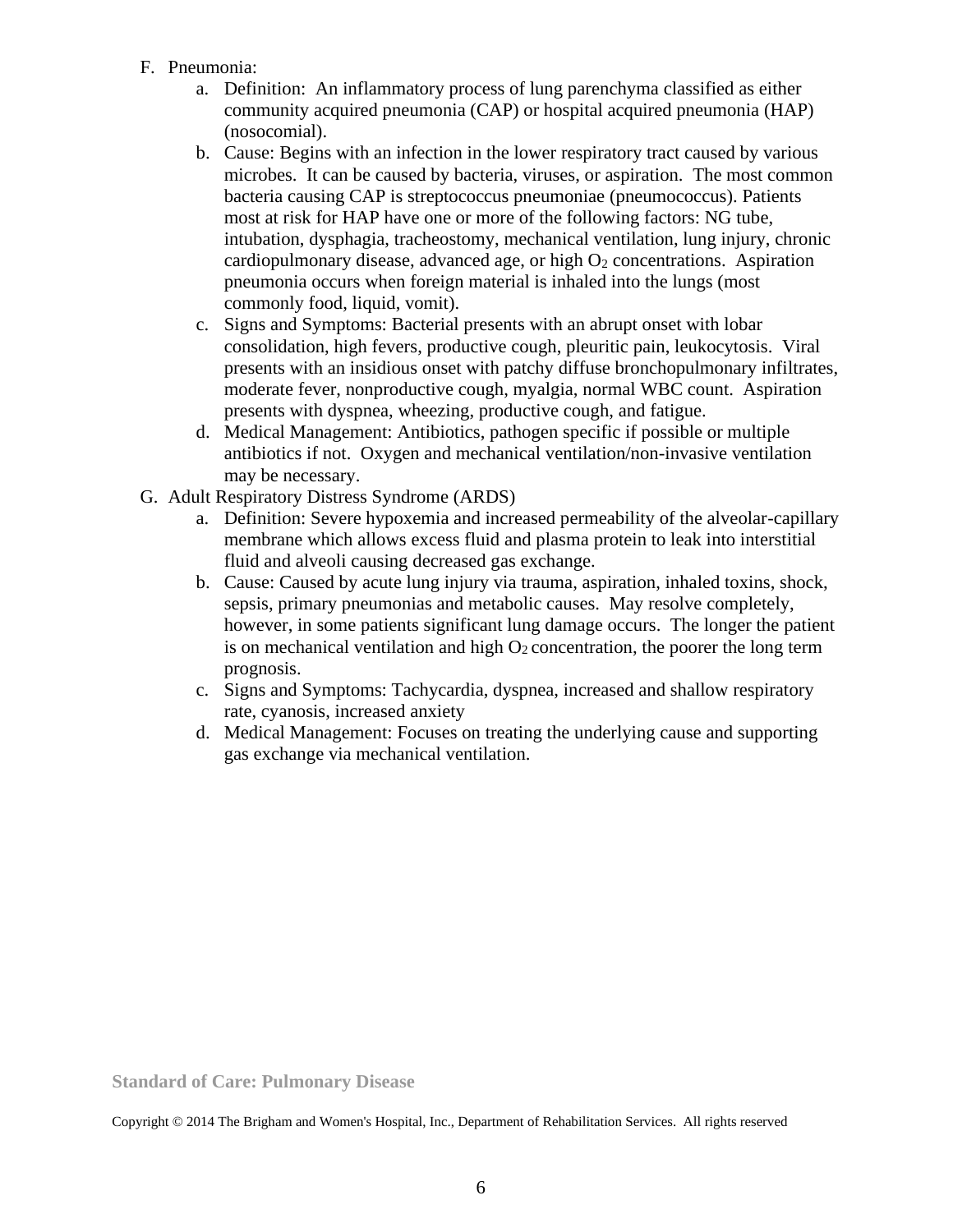## H. Bronchogenic carcinoma:

a. Definition: A malignant growth of abnormal epithelial cells arising in a bronchus classified into 4 types:

| Table 1: Bronchogenic Carcinoma <sup>2</sup> |  |  |  |  |  |  |  |
|----------------------------------------------|--|--|--|--|--|--|--|
|----------------------------------------------|--|--|--|--|--|--|--|

| <b>Type</b>                                            | <b>Squamous Cell</b><br><b>Carcinoma</b>                                    | <b>Small Cell</b><br><b>Carcinoma</b>                                                                         | <b>Adenocarcinoma</b>                                     | <b>Large Cell</b><br><b>Carcinoma</b> |
|--------------------------------------------------------|-----------------------------------------------------------------------------|---------------------------------------------------------------------------------------------------------------|-----------------------------------------------------------|---------------------------------------|
| <b>Incidence of</b><br>all Lung<br><b>Cancers</b>      | 50%                                                                         | 30%                                                                                                           | 15%                                                       | 15%                                   |
| <b>Frequent</b><br><b>Sites of</b><br><b>Incidence</b> | Majority are<br>centrally located<br>tumors                                 | 75% of the time<br>arises in centrally<br>located proximal<br>lesion, often with<br>lymph node<br>involvement | Majority are<br>peripherally located<br>tumors            | Majority are<br>subpleural            |
| <b>Growth rate</b>                                     | <b>Relatively slow</b>                                                      | <b>Extremely rapid</b>                                                                                        | Moderate                                                  | Rapid                                 |
| <b>Metastatic</b><br><b>Tendencies</b>                 | Slow; to hilar<br>lymph nodes,<br>liver, adrenal<br>gland, CNS,<br>pancreas | Extremely rapid; to<br>lymph nodes, CNS,<br>liver, adrenal<br>gland, pancreas                                 | Moderate; to CNS,<br>hilar and mediastinal<br>lymph nodes | Rapid; to<br>brain                    |
| <b>Operability</b>                                     | Good                                                                        | Almost none                                                                                                   | Poor                                                      | Poor                                  |

# I. Pleural Effusion

- a. Definition: The accumulation of fluid in the pleural space.
- b. Cause: Capillaries in the visceral pleura receive blood via low pressure pulmonary circulation while capillaries in parietal pleura receive blood via high pressure arterial circulation. When fluid formation and fluid reabsorption is not balanced, fluid accumulates in the pleural space which restricts the lungs from expanding fully. The fluid is either transudate or exudates. Transudate is fluid with low protein content which accumulates due to change in hydrostatic pressure within pleural capillaries. This can be caused by CHF, left ventricular failure, cirrhosis, pericardial disease, PE, peritoneal dialysis, or atelectasis. Exudate is fluid with high protein content which accumulates due to changes in permeability of pleural surfaces. This can be caused by parasitic or fungal infections, tuberculosis, bronchogenic carcinoma, or sarcoidosis.
- c. Signs and Symptoms: Tachycardia, dyspnea, increased respiratory rate
- d. Medical Management: Focus on treating the underlying cause will usually cause the pleural effusion to resolve. If it does not resolve a thoracentesis or chest tube is used to drain the effusion.

**Standard of Care: Pulmonary Disease**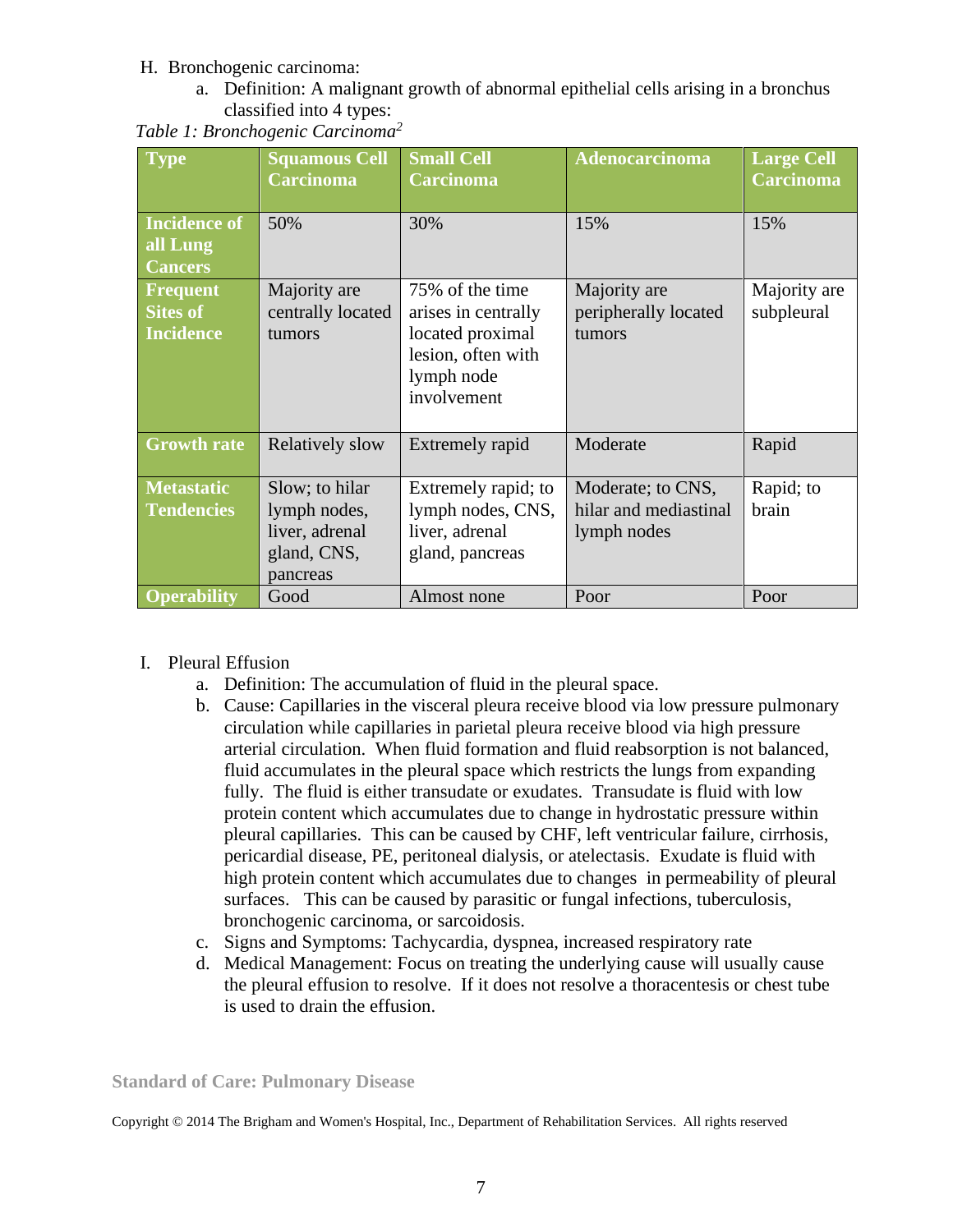- J. Sarcoidosis
	- a. Definition: Multisystem disease which is characterized by noncaseating epitheliod granulomas in many organs. The lung is the most involved organ.
	- b. Cause: There is no known etiology of sarcoidosis.
	- c. Signs and Symptoms: Dyspnea, cough, fatigue
	- d. Medical Management: Focus is on suppressing alveolitis and granuloma formation via corticosteroids.

## *Cardiovascular Causes*

- A. Pulmonary edema
	- a. Definition: An increase in the amount of fluid within the lung interstitial spaces and alveoli. This usually results when capillary filtration exceeds fluid removal.
	- b. Causes: Caused by increased pulmonary capillary hydrostatic pressure secondary to left ventricular failure. This causes increased alveolar capillary membrane permeability as in ARDS<sup>2,3</sup>.
	- c. Signs and Symptoms: The hallmark symptoms of pulmonary edema are decreased breath sounds with wet wheezing, increased work of breathing, and pink frothy sputum as well as shortness of breath, cyanosis, and increased respiratory rate.
	- d. Medical Management: Focus is on decreasing cardiac preload via venodilators, inotropic agents, and diuretics as well as optimizing ventilation with supplemental oxygen.
- B. Pulmonary emboli (PE):
	- a. Definition: Thrombi travel from systemic veins through the right side of the heart into pulmonary circulation where they lodge in branches of the pulmonary arteries. This creates a physiological dead space in which ventilation is in excess of perfusion and therefore the V/Q ratio is increased and perfusion cannot be completed due to blockage. PE stops the blood flow to certain areas of the lung leading to decreased or halted perfusion to pulmonary capillaries. This occlusion causes edema and hemorrhage into surrounding lung parenchyma and the lack of blood flow causes coagulative necrosis of alveolar walls. This causes an increase in alveolar dead space as a portion of the lung is being ventilated but not perfused.
	- b. Cause: Most commonly caused by a lower extremity thrombus which is usually secondary to bedrest, long periods of travel, orthopedic surgery, or obesity.
	- c. Signs and Symptoms: Acute onset of dyspnea, tachycardia, rapid shallow breathing pattern, cough
	- d. Medical Management: Focuses on anticoagulation, supplemental oxygen, and in some cases pulmonary embolectomy for large PEs.

**Standard of Care: Pulmonary Disease**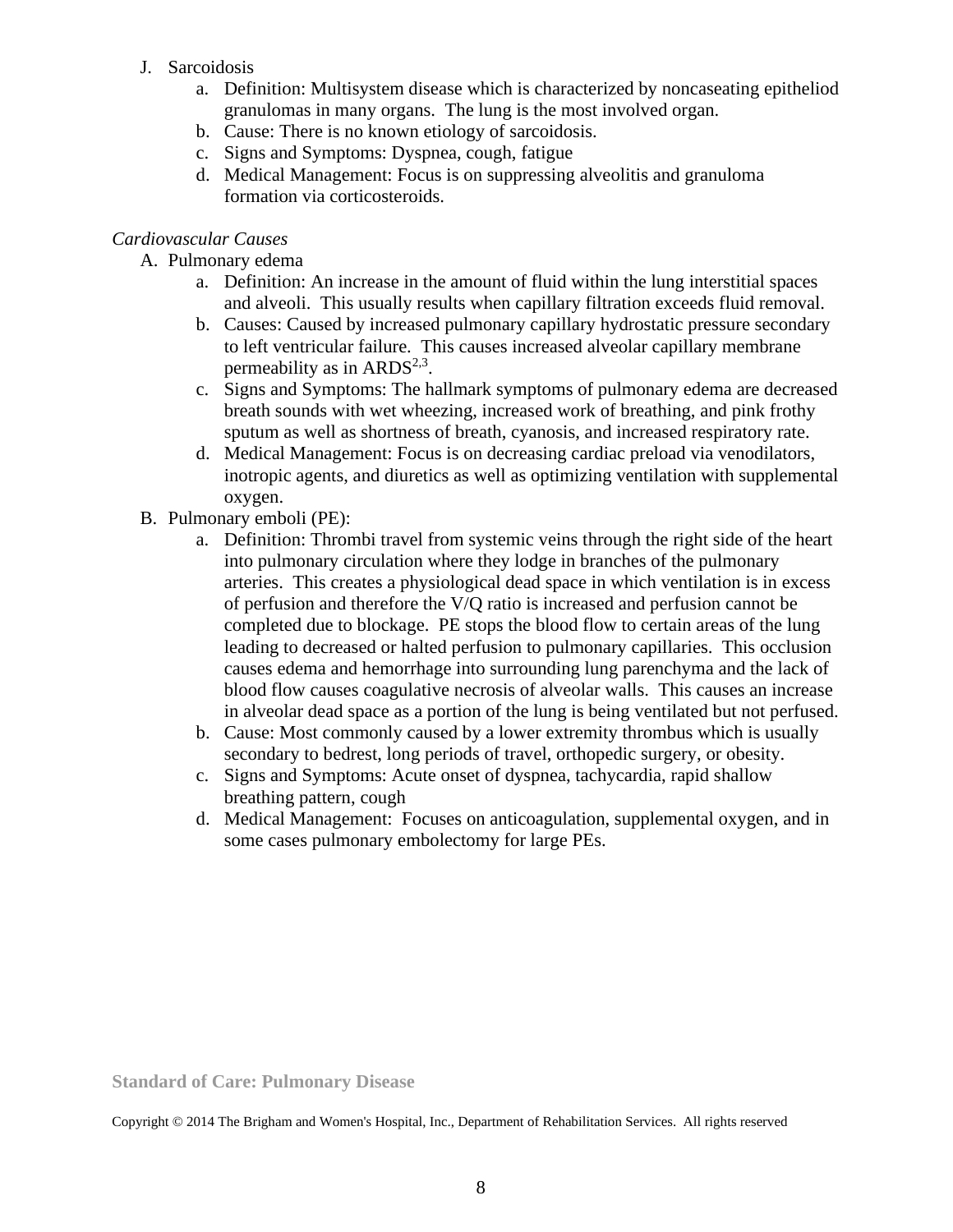## *Musculoskeletal Causes*

- A. Diaphragmatic paralysis or paresis
	- a. Cause: Caused by a lesion in the neurological or muscular system. Unilateral paralysis or paresis is most commonly caused by injury of the phrenic nerve from bronchogenic carcinoma or surgical resection and open heart surgery.
	- b. Signs and Symptoms: Possible paradoxical breathing, decreased breath sounds in base of affected side, dyspnea, orthopnea, morning headaches secondary to decreased  $O_2$  and increased  $CO_2$  retention
	- c. Medical Management: If the lesion is bilateral then mechanical ventilation may be required.
- B. Kyphoscoliosis:
	- a. Definition: A combination of excessive anteroposterior and lateral curvature of the spine with angles 70-120 degrees. Decreased chest wall compliance causes increase in work of breathing and alveolar hypoventilation. Over time this can cause structural changes in the vessels and thickening of pulmonary arteriolar walls leading to cor pulmonale. Kyphoscoliosis greater than 120 degrees are associated with severe RLD and respiratory failure.
	- b. Cause: Kyphoscoliosis can be idiopathic, congenital or develops in response to a neuromuscular disease.
	- c. Signs and Symptoms: Decreased breath sounds over the compressed lung, DOE, decreased exercise tolerance, increased accessory muscle use, and hypoxemia.

# *Neurological Causes*

- A. Spinal cord injuries (SCI)
	- a. Definition: Cervical injuries which result in inspiratory and expiratory muscles weakness or paralysis.
	- b. Cause: The cause of SCI is often traumatic such as a motor vehicle accident or diving accident.
	- c. Signs and Symptoms: If diaphragm use is retained, breathing dynamics are altered leading to paradoxical breathing.
	- d. Medical Management: Focus is on strength and endurance training of the remaining ventilatory muscles.
- B. Demyelinating Diseases
	- a. Definition: A demyelinating disease of the motor neurons of the peripheral nerves.
	- b. Signs and Symptoms: Rapid bilateral ascending flaccid motor paralysis, shortness of breath, and decreased breath sounds with 10-20% of patients developing acute respiratory failure.
- C. Progressive Degenerative Diseases
	- a. Definition: Progressive degenerative disease of the nervous system involving upper and lower motor neurons.
	- b. Signs and symptoms: Weakness of respiratory muscles, decreased breath sounds, progressive weakness beginning with hands and feet, DOE
	- c. Medical Management: Treatment focuses on comfort.

**Standard of Care: Pulmonary Disease**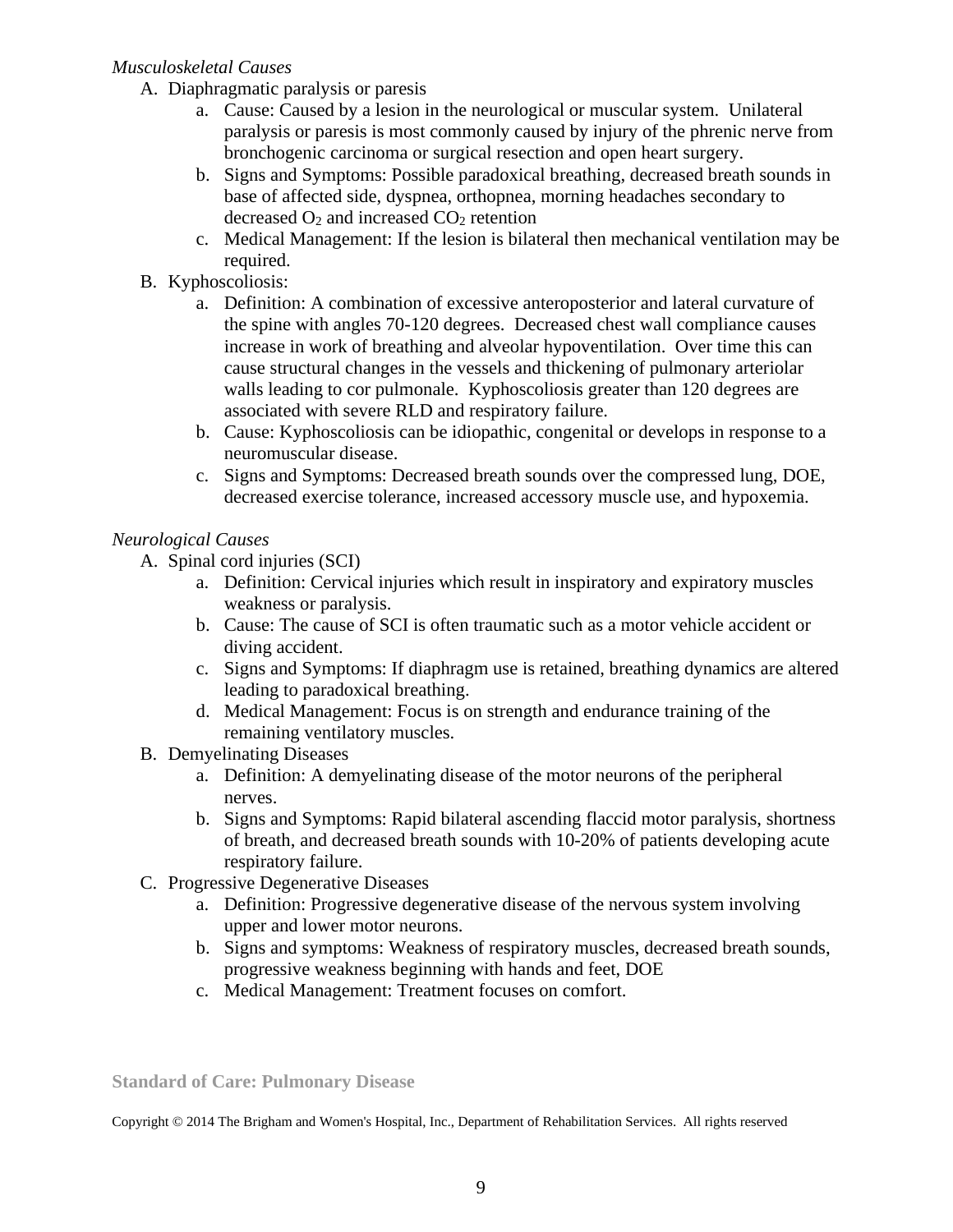- D. Rib fractures
	- a. Definition: The most commonly fractured ribs are 5-9 as these are less protected than ribs 1-4 and are anchored both anteriorly and posteriorly. Pain from rib fractures is what causes restrictive impairment as patients are reluctant to breathe deeply. Rib fractures may be accompanied by a hemothorax.
	- b. Cause: Usually traumatic
	- c. Signs and symptoms: Pain, shallow breathing, self-splinting on side of fracture
	- d. Medical Management: Focus is on pain control.
- E. Flail chest
	- a. Definition: Anterior and posterior fracture of the same rib resulting in a free floating segment of the rib. This is often associated with lung contusion.
	- b. Cause: Usually caused by blunt trauma.
	- c. Signs and Symptoms: shallow breathing, decreased lung volumes, pain, chest wall deformity
	- d. Medical Management: Mechanical ventilation may be required if patient's respiratory rate exceeds 40 breaths/min. With severe displacement of rib segments surgical stabilization may be required.

# **ICF model<sup>4</sup>**

- Body Structure: s410 structure of cardiovascular system, s430 structure of respiratory system, s710 structure of head and neck region, s720 structure of shoulder region, s760 structure of trunk
- Body Function: b440 respiration functions, b445 respiratory muscle functions, b450 additional respiratory muscle functions, b455 exercise tolerance functions, b460 sensations associated with cardiovascular and respiratory functions, b450 additional respiratory functions, b740 muscle endurance functions
- Activity and Participation: d450 walking, d455 moving around, d230 carrying out daily routine, d640 doing housework, d540 dressing

# **Contraindications / Precautions for Treatment:**

Understanding medical procedures, tests, lab values and oxygen delivery systems are important for PTs in the acute care setting in order to more accurately make a prognosis, determine a treatment plan, and make recommendations for oxygen delivery during functional activity. Awareness of specific lines and tubes specific to patients with pulmonary disease is important for efficient and safe management during mobilization.

# **Oxygen Delivery Systems: 5,6**

A. Nasal cannula (NC): NC is the most commonly used device and is intended to be used for  $O_2$  flow rates 1-6 L/min. Humidification can be used as  $O_2$  above 3-4 L/min can cause dry nasal mucosa<sup>7</sup>.



**Standard of Care: Pulmonary Disease**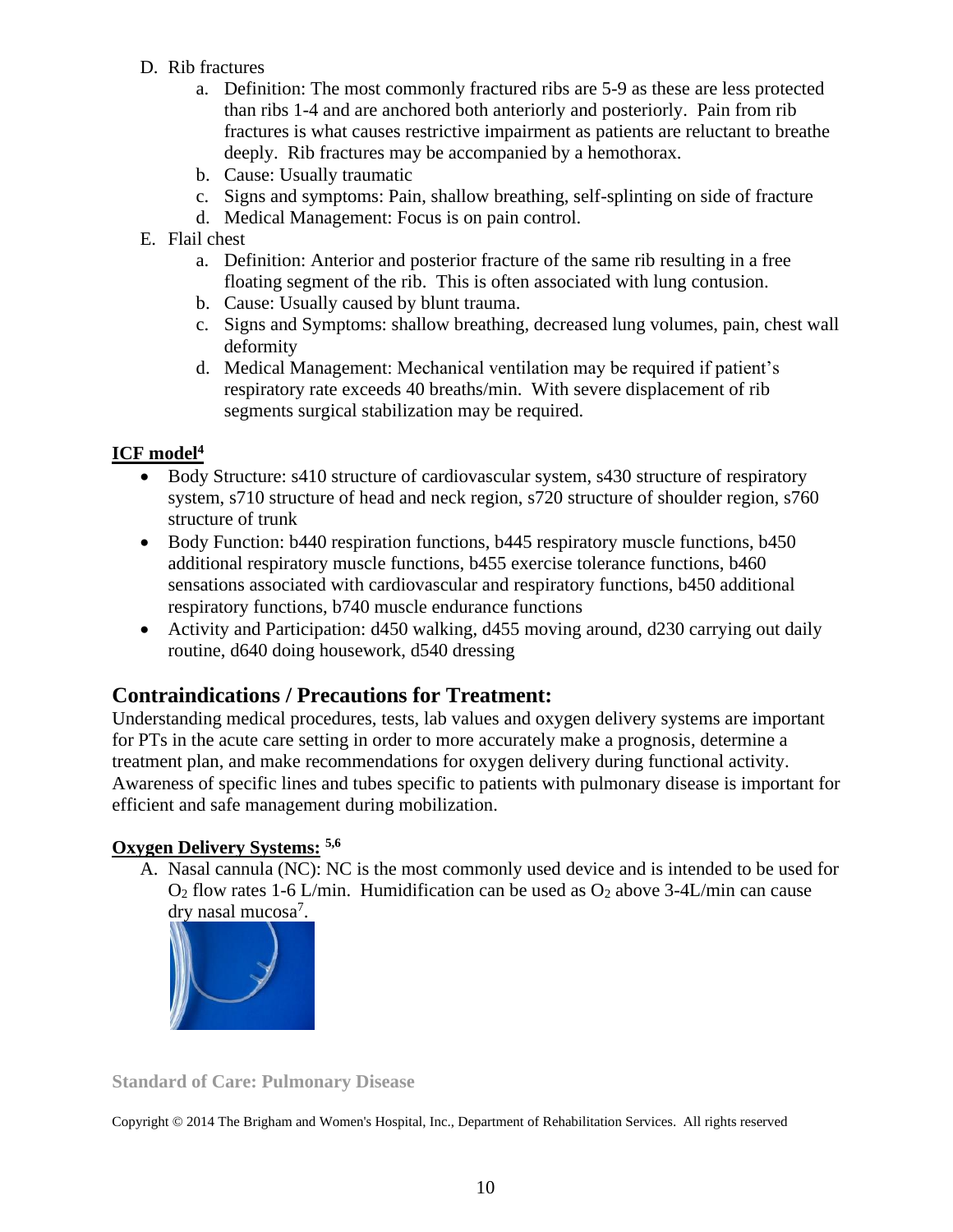B. Simple mask/Face Mask (FM): Beneficial for patients who are mouth breathers and is intended to be used with  $O_2$  flow rates 5-10L/min. Humidification can be used as  $O_2$ concentrations above 4L/min can cause dry nasal/oral mucosa<sup>8</sup>.



C. Shovel Mask: Can be used for the administration of aerosolized medications and for administration of controlled percentages of  $O<sub>2</sub>$  at levels slightly higher than the simple mask (10-12L/min) or  $FiO<sub>2</sub>$  is regulated between 35-100%<sup>9</sup>.



D. Venturi Mask: Provides greater flow of  $O_2$  and combines room air with  $O_2$ . This is convenient as it can be converted to trach collar for portable delivery<sup>8</sup>.



E. Non-rebreather mask (NRB): The mask and reservoir allows 60-80% FiO2 or above 10 L/min. Humidification is not used as it would alter the percent of  $O_2$  delivered<sup>8</sup>.



**Standard of Care: Pulmonary Disease**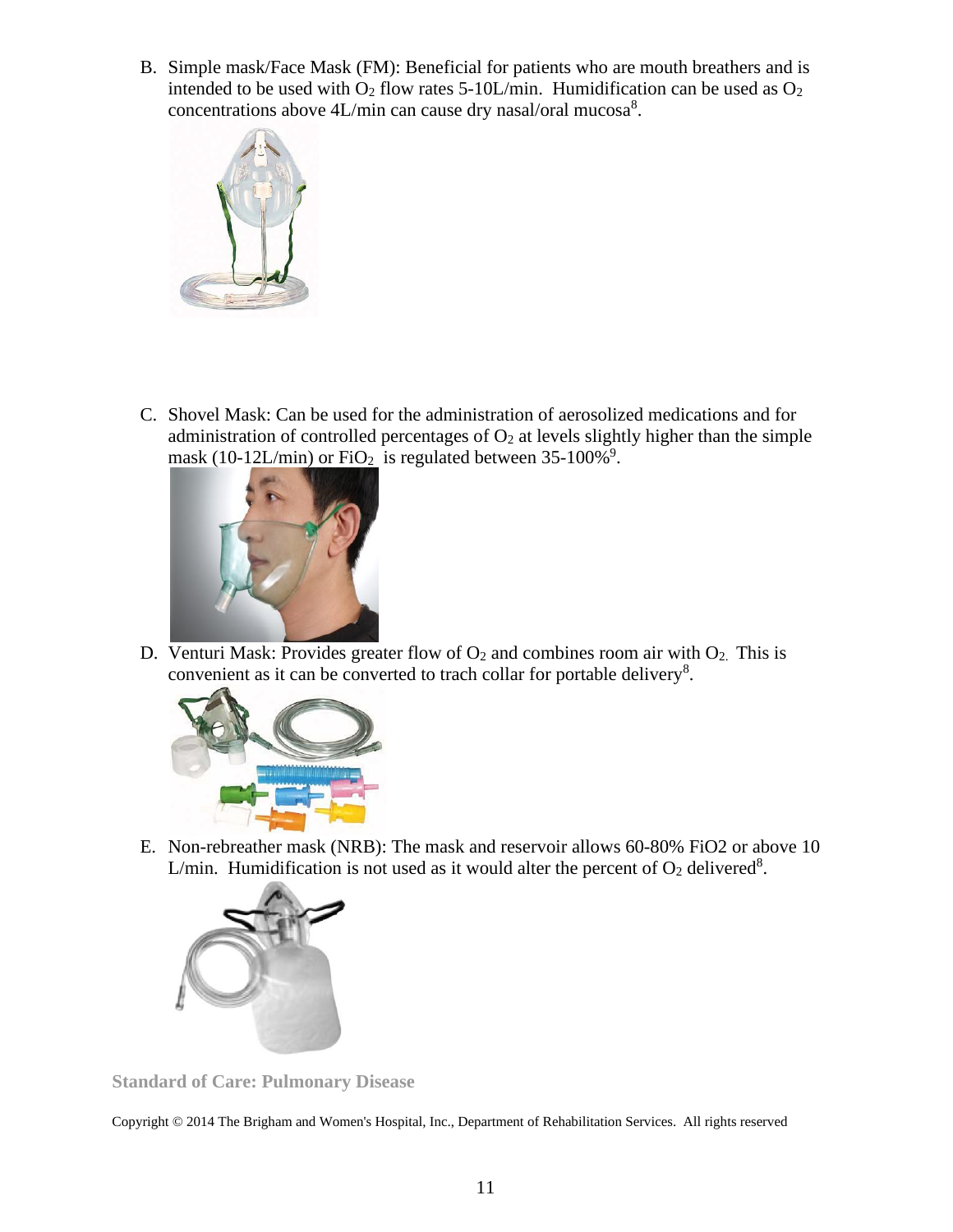F. Continuous positive airway pressure (CPAP): Provides one level of positive airway pressure (PAP) in order to maintain airway patency. CPAP is used as a treatment for sleep apnea $10$ .



G. Bilevel positive airway pressure (BiPAP): Provides pressure support with inhalation and a lower level of pressure support during exhalation. This decreases the work of breathing and reduces carbon dioxide  $(CO_2)$  retention by preventing airway collapse during exhalation. BiPAP can be portable, can consider using it with patients on nonrebreather $11$ .



H. Endotracheal (ET) tube: An artificial airway inserted into the trachea that can be oral or nasal. It is usually a last resort effort when other means of ventilation have failed. The four primary reasons for utilizing an ET tube are upper airway obstruction, inability to protect the lower airway from aspiration, inability to clear secretions from lower airways, and a need for positive pressure mechanical ventilatory assistance<sup>12</sup>.



**Standard of Care: Pulmonary Disease**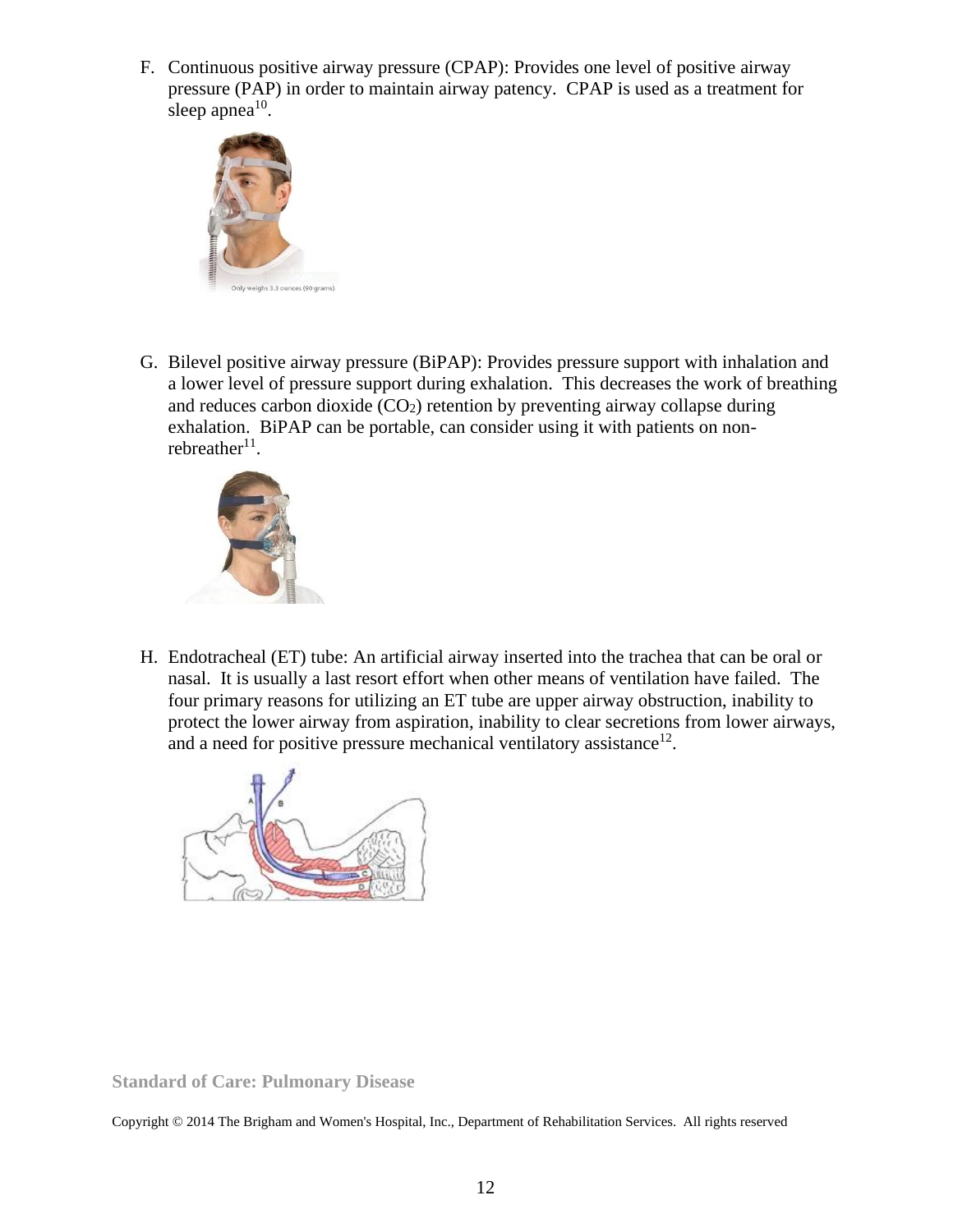I. Tracheostomy tube: An artificial airway inserted into the trachea $13$ .



## **Lines/Tubes/Drains<sup>14</sup>**

A. Pleural chest tube: Used to drain fluid, blood (hemothorax) or air (pneumothorax). The chest tube drainage unit consists of three chambers. The drainage chamber collects the chest drainage, the water seal chamber provides negative pressure for the chest tube unit. It permits air and fluid to exit the pleural space while preventing air from entering. The suction control chamber is connected to wall suction and should create a gentle bubbling.



a) Considerations for PT: The chest tube drainage unit should be maintained in the upright position at all times so that the fluid can be measured. Chest tubes are removed based on how much they are draining so precise measurement is important. After a thoracic surgery, if a patient has a chest tube to suction it cannot come off of suction for mobility purposes. In this case extra suction tubing can be connected to the wall or for out of the room activity a portable suction unit can be used. These are usually located on the thoracic walkers.

**Standard of Care: Pulmonary Disease**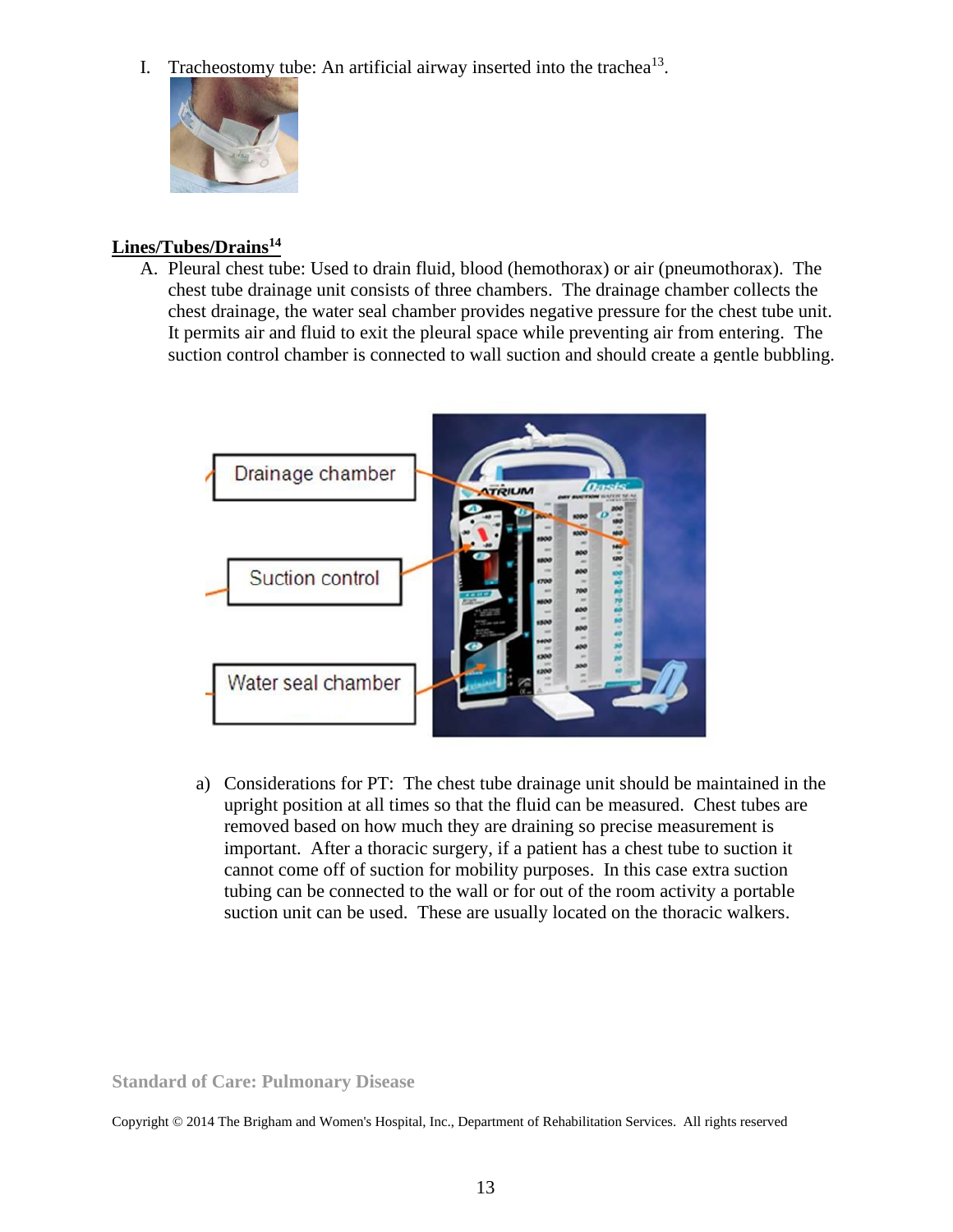## **Surgical Procedures**

- A. Bronchoscopy<sup>15</sup>: A flexible scope is used for diagnosis or treatment to directly visualize neoplasms, strictures, or stenosis and to suction the upper airway and tracheobronchial tree for removal of secretions, foreign bodies, or for bronchoalveolar lavage (BAL).
- B. Thoracentesis<sup>16</sup>: Percutaneous needle aspiration of pleural fluid. May be used as diagnostic test or therapeutic procedure to relieve respiratory distress caused by a large pleural effusion. A complication of the procedure may include a pneumothorax. On the day of the thoracentesis, consider scheduling physical therapy following the procedure and once the patient is cleared by chest x-ray, since the patient should be less dyspneic with exertion. Monitor oxygen saturation during PT treatment after thoracentesis.
- C. Video Assisted Thoracoscopic Surgery (VATS): Minimally invasive procedure usually requiring 3 small incisions for surgical instruments and camera. It is used for biopsy, wedge resection, lobectomy, and pleural resection.
- D. Wedge resection: Removal of lung parenchyma without regard to segment division (a portion of more than one segment but not a full lobe).<sup>15</sup> This is the most common procedure for peripheral parenchymal carcinoma.
- E. Lobectomy: The resection of one or more lobes of the lung; this is the most common procedure for isolated lesions.<sup>15</sup>
- F. Pneumonectomy: The removal of an entire lung. This is the most common procedure for bronchial carcinoma, emphysema, multiple lung abscesses, bronchiectasis, tuberculosis, and mesothelioma.<sup>15</sup>
- G. Pleurectomy: The removal of part of the parietal pleura, the extrapleural pneumonectomy (EPP) is most commonly performed for mesothelioma. In this procedure a thoracotomy approach is used to perform a broad dissection involving the diaphragm and division of the pericardium in order to remove the lung, lymph nodes, and pleura. The diaphragm and pericardium are repaired during surgery.<sup>17</sup>
- H. Intraoperative Heated Chemo (IOHC): Chemotherapy agent is heated and administered to open chest cavity for 1-2 hours and then drained. This is often performed with an EPP.
- I. Pericardial window: Resection of an area of pericardium for the treatment of a pericardial effusion.<sup>18</sup>
- J. Claggett Window: Lateral incision with removal of several rib segments to create a "window". An incision is made to deflect the skin and muscle. The ribs are resected and then muscle and skin are pulled down over the edges of the window. The wound is packed with solution soaked Kerlix to provided cleaning and promote tissue growth. The window is left open for 4-6 weeks allowing tissue growth and then is surgically closed with a muscle flap. This is used to treat empyema or bronchopleural fistula.
- K. Esophagectomy: The removal of a portion or the entire esophagus. This may be performed via cervical, transthoracic, or transhiatal incisions or laparoscopically (minimally invasive or Ivor-Lewis esophagectomy). The patient may require increased supplemental oxygen for up to 8 hours following the procedure and may have decreased activity tolerance.<sup>19</sup>
- L. Lung transplant: see to Standard of Care: Inpatient Management of the Patient Status Post Lung Transplant.

**Standard of Care: Pulmonary Disease**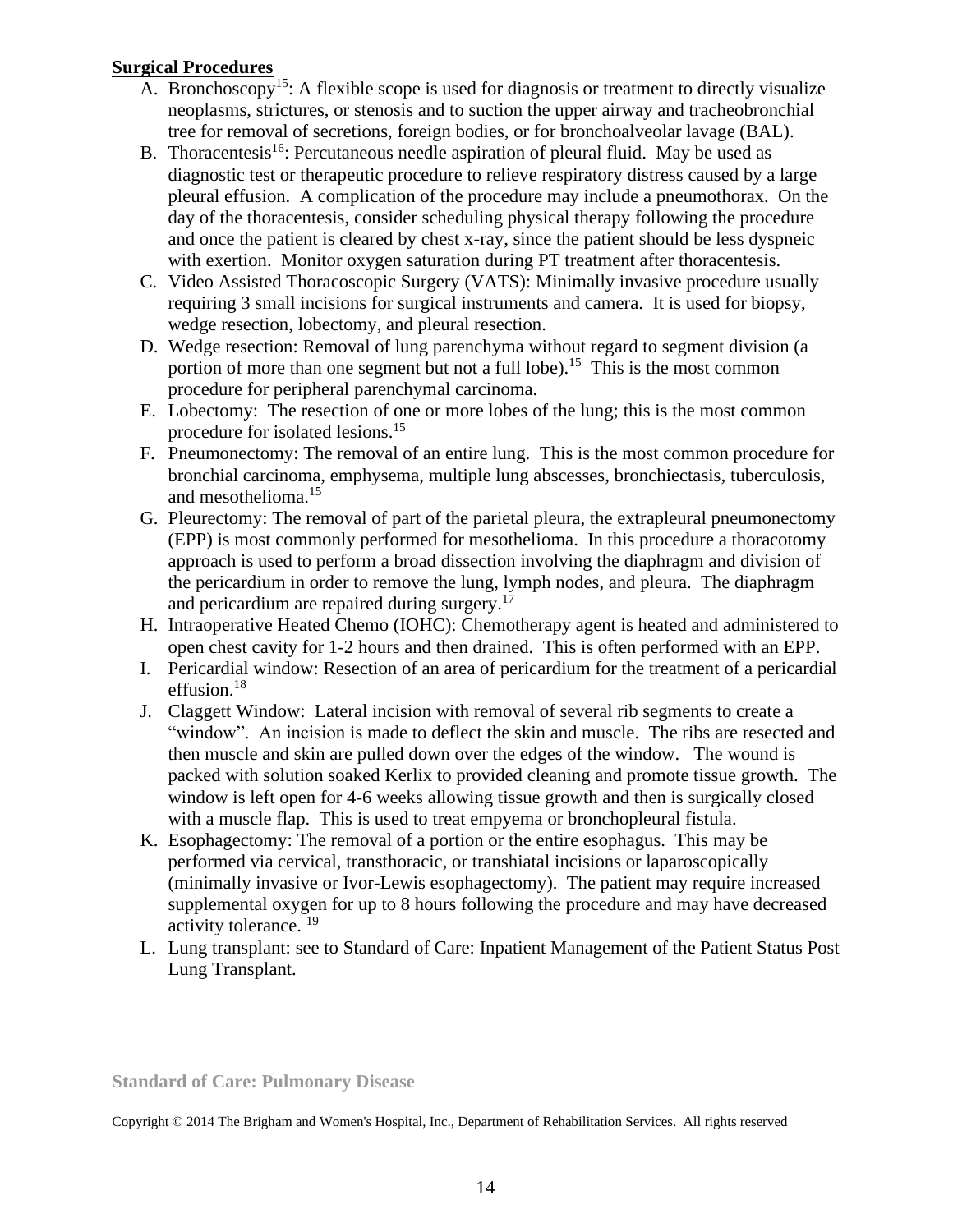## **Non-Procedure related**

- A. New or Acute Pulmonary Embolism (PE): The following are signs and symptoms of a PE and are indicative of an emergent medical situation. Notify the RN/MD immediately if the patient develops rapid onset of tachypnea, anxiety, lightheadedness, tachycardia, chest pain, dysrhythmia, hypotension, decreased  $SpO<sub>2</sub>$ . If you are treating a patient with a known PE, determine whether the patient is therapeutically anticoagulated prior to treatment. Generally patients will be started on Heparin with a bridge to Coumadin for long term anticoagulation.  $3,15,20$
- B. Anticoagulation: Therapeutic INR is 2.0-3.0. PTT can also be used to determine therapeutic anticoagulation. The reference range for PTT is 23-36 seconds and generally the goal for PTT is to be 60-80 seconds. An inferior vena cava (IVC) filter may be placed when patients are at high risk for developing a new or recurrent pulmonary embolism (PE) and/or cannot be anticoagulated. Patients are usually on bed rest for 4-6 hours after the procedure. Physical therapy may resume once activity orders are advanced. INR does not have to be within therapeutic range after the filter is placed.<sup>21</sup>
- C. Supratherapeutic INR: If the INR is 4.0-5.0 resistive exercise should be held. For INR greater than 5.0-6.0 exercise should be held but evaluation and continuation of the patient's current level of mobility is appropriate. The goals of therapy should be to determine discharge plan, maximize patient safety, and minimize the effects of bedrest. For INR greater than 6.0 bedrest or decreased level of activity should be considered. If the INR is not likely to be corrected quickly (within 2 days) a discussion with the team should take place to weigh the risks of bleeding against the risks of bedrest.<sup>22</sup>
- D. Pneumothorax: Air enters the pleural space which decreases the natural negative pressure of the pleura causing the lungs to recoil or collapse.<sup>14</sup> An open pneumothorax is when the pleural space is open to the atmosphere and air is able to move freely in and out of the pleural space through an opening in the chest. This is usually caused by trauma such as a gunshot wound, stab wound, or car accident. A closed pneumothorax is when the chest wall remains intact. Air enters the pleural space through a rupture of the lung and visceral pleura. A spontaneous pneumothorax occurs for no obvious reason.

# **Relevant Tests**

- A. Pulmonary function tests (PFTs): A measure of flow rates, lung volumes, gas exchange and respiratory muscle function. Forced vital capacity (FVC) is a measure of maximal exhaled volume after a maximum inhale. Forced expiratory volume in 1 second  $(FEV_1)$ is a measure of the forced expiratory volume in the first second and is used in diagnosing and monitoring pulmonary disease.  $FEV<sub>1</sub>$  is decreased in obstructive disease. The FEV1/FVC ratio is decreased in obstructive disease and normal or increased in restrictive disease. Pulmonary disease is classified as obstructive if the  $FEV<sub>1</sub>/FVC$  ratio is less than 70% of predicted norms. Pulmonary disease is classified as restrictive if the  $FEV<sub>1</sub>/FVC$ ratio is greater than or equal to 80% of predicted norms.<sup>23</sup>
- B. Arterial blood gas (ABG): PaO2 is the partial pressure of dissolved  $O_2$  in plasma with a normal range of  $>80$ mmHg. PaCO2 is the partial pressure of dissolved CO<sub>2</sub> in plasma with a normal range of 35- 45 mmHg. pH is the degree of acidity or alkalinity in the blood with a normal range of  $7.35$ -7.45.  $HCO<sub>3</sub>$  is the level of bicarbonate in the blood with a normal range of 22-28mEq/Liter. It is typically documented as  $PaO<sub>2</sub>/PaCO<sub>2</sub>/pH/HCO<sub>3</sub>$ . The interpretation of ABGs can be broken down into a few steps. First determine if the pH, pCO<sub>2</sub>, and HCO3 are acidotic or alkalotic. First look at

**Standard of Care: Pulmonary Disease**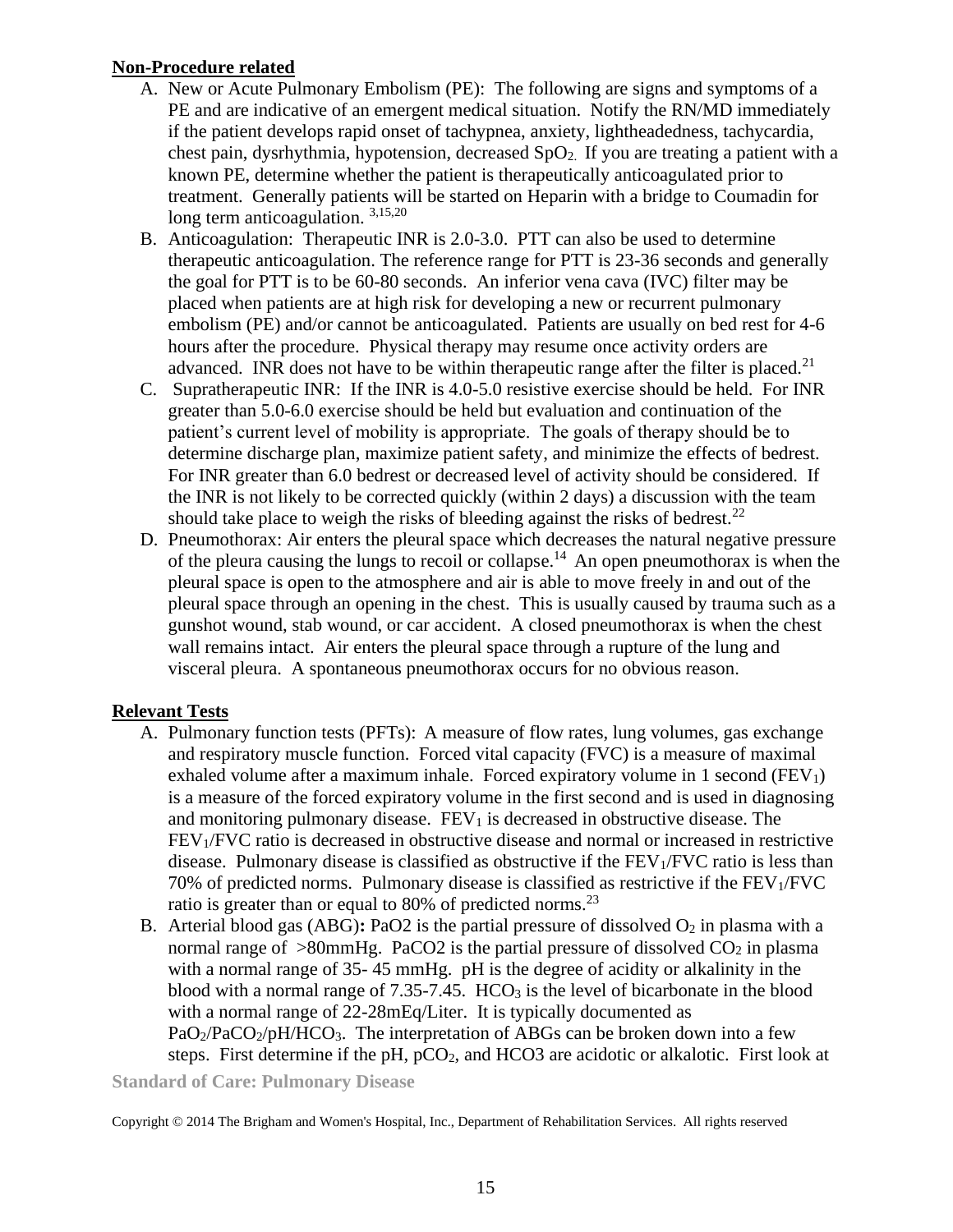the pH; if under 7.35 it is acidotic, if over 7.45 it is alkalotic. Next look at the  $pCO<sub>2</sub>$ ; if under 35 it is alkalotic, over 45 it is acidotic.Last look at the HCO3; if under 22 it is acidotic, if over 26 it is alkalotic. After determining if these are acidotic or alkalotic, match the pH with either  $CO<sub>2</sub>$  or HCO<sub>3</sub>. If both the pH and the  $CO<sub>2</sub>$  are acidotic then it is respiratory acidosis. If the  $pH$  and the  $HCO<sub>3</sub>$  are both acidotic then it is a metabolic acidosis. Conversely if the pH and  $CO<sub>2</sub>$  are both alkalotic then it is respiratory alkalosis. If the pH and  $HCO<sub>3</sub>$  are both alkalotic it is metabolic alkalosis. The next step is to look to see if the  $CO<sub>2</sub>$  or  $HCO<sub>3</sub>$  go in the opposite direction of pH; if so there is compensation by that system (respiratory or metabolic). For example if the pH is acidotic, the  $CO<sub>2</sub>$  is acidotic, and the  $HCO<sub>3</sub>$  is alkalotic then this indicates respiratory acidosis with partial compensation by metabolic alkalosis.<sup>24,25</sup>

# **Evaluation:**

Past Medical History (PMH): All relevant past medical and surgical history. In patients with respiratory disease it is important to note the type of disease, the onset/duration of disease, any past procedures specifically related to the disease. Include any diagnosis that may have an impact on the patient's functional or respiratory status.

**History of Present Illness (HPI):** Reason for admission including chief complaint, onset and duration of pertinent symptoms such as increased DOE, change in sputum production, recent PFTs, recent hospitalizations and any relevant events leading up to the hospitalization including any outside hospital information.

**Hospital Course:** May include BWH emergency department (ED) course, medical workup and treatments, procedures and complications, supplemental oxygen requirements, any significant changes in vital signs or labs, dates of extubation, ventilator weaning, sedation weaning, consulting services and recommendations, and reason for PT consult.

**Social History:** Information regarding a patient's home environment, current/potential barriers to returning home, family or caregiver support, occupation, history of tobacco use, asbestosis exposure and any other family, professional, social, or community roles as appropriate. It is also important to ascertain the patient's goals and expectations of returning to previous life roles. For patients with respiratory disease, this may also include any prior participation in a pulmonary rehab program, recent rehab stays, or home services.

**Prior functional and endurance level**: Patient's typical daily routine, ability to complete activities of daily living (ADLs) or instrumental activities of daily living (IADLs), participation in any exercise routines or programs, history of falls. In this population is important to ask specific questions regarding their baseline endurance level and  $O_2$  requirements. Some examples of specific questions are: What are your O2 needs at home both at rest and with activity? What is your home  $O_2$  setup and who manages it? How far are you able to walk in the house without having to sit down because of shortness of breath? Do you have to sit down to perform any activities at home such as brushing your teeth or preparing meals? If you do these things standing up do you find yourself to be short of breath?

### **Standard of Care: Pulmonary Disease**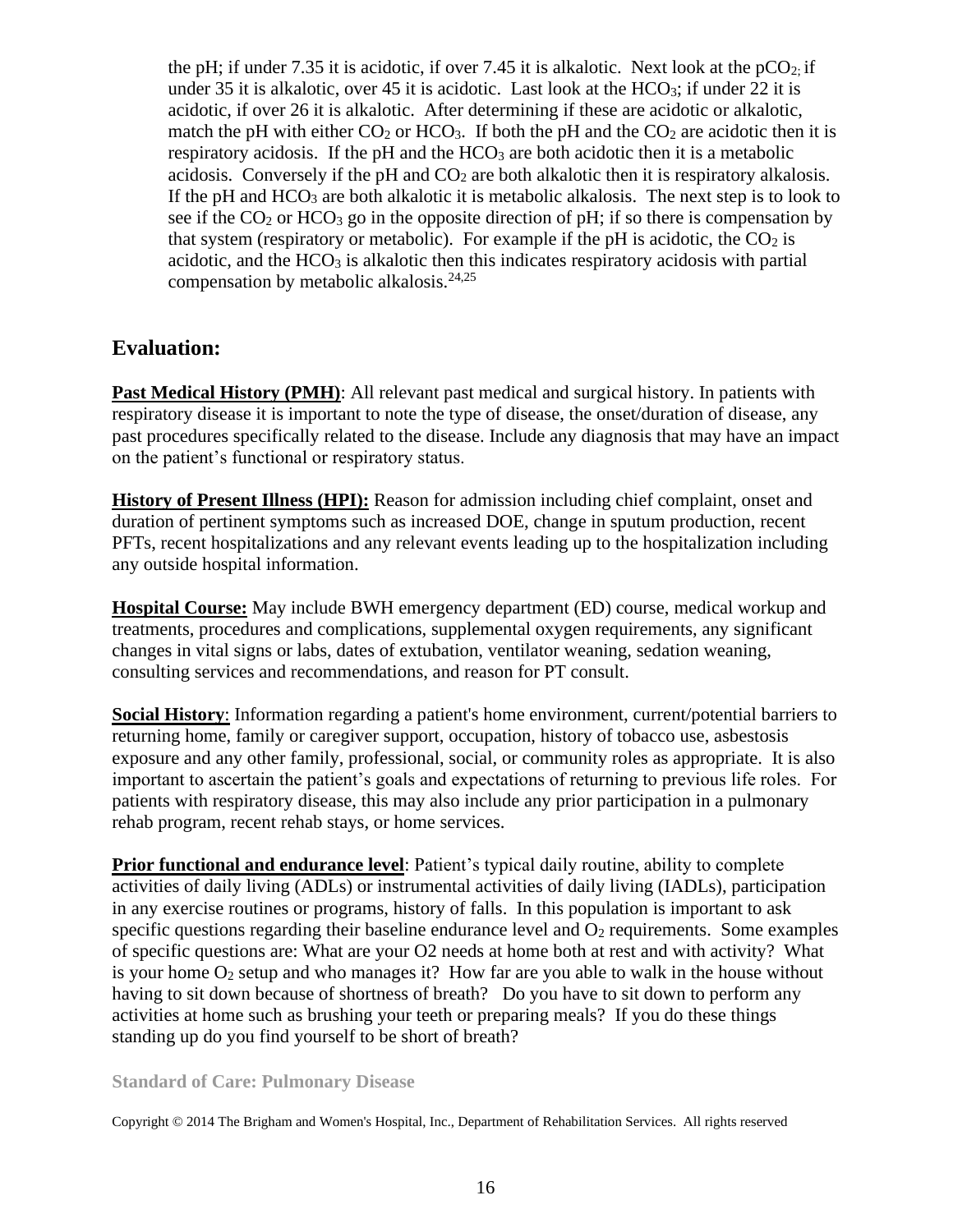# **Medications:** 15,26

- A. Bronchodilators: beta-adrenergic, xanthine derivative, anticholinergic
	- a. Primary use: To relieve bronchospasm associated with obstructive pulmonary disease, asthma and exercise induced bronchospasm.
	- b. Mechanism of Action:
		- i. Anticholinergics: Blocks action of acetylcholine in bronchial smooth muscle causing bronchodilation. Examples include Atrovent and Spiriva.
		- ii. Beta 2 agonists: Relaxes bronchial smooth muscle by acting on beta 2 receptors located in bronchiole smooth muscle with little effect on heart rate as predominant effect on cardiac tissue is mediated via beta 1 receptors. These are short acting and are commonly referred to as "rescue" inhalers. Examples include Albuterol, Epinephrine and Salmeterol.
	- c. Implications for PT: The use of a bronchodilator immediately before PT intervention will increase the patient's tolerance to activity and increase their ability to clear secretions. Depending on the specific medication it should be administered within 30 minutes prior to initiation of therapy and are effective for 1-12 hours.
- B. Glucocorticoids (corticosteroids):
	- a. Primary use: To stabilize and limit bronchoconstriction of the airways in patients with asthma and COPD.
	- b. Mechanism of Action: Inhibits the production of pro inflammatory products while also increasing production of anti inflammatory proteins. Examples include Dexamethasone, Prednisolone, Prednisone, Hydrocortisone and Cortisone.
	- c. Implications for PT: Long term use of corticosteroids can cause proximal muscle weakness and osteoporosis $27$
- C. Leukotriene Inhibitors:
	- a. Primary use: Used for long term control of asthma and COPD as they decrease inflammation.
	- b. Mechanism of Action: Decreases inflammation of respiratory tissues by blocking leukotriene receptors on respiratory cells. These are usually used in conjunction with glucocorticoids as they enhance the anti-inflammatory properties of glucocorticoids. Examples include Zyflo, Singulair, and Accolate.
	- c. Implications for PT: side effects include fatigue, nausea, vomiting
- D. Mucolytics:
	- a. Primary use: Decreases the viscosity of respiratory secretions.
	- b. Mechanism of Action: degrade disulfide binds in mucus making mucus less viscous. Examples include Mucomyst and Mucosil.
	- c. Implications for PT: If taken before PT, they may assist in airway clearance.
- E. Expectorants:
	- a. Primary use: Facilitation and ejection of mucus
	- b. Mechanism of Action: Increases the secretion of thin watery mucus in upper airways. Examples include guaifenesin.
	- c. Implications for PT: If taken before PT, they may assist in airway clearance.

**Standard of Care: Pulmonary Disease**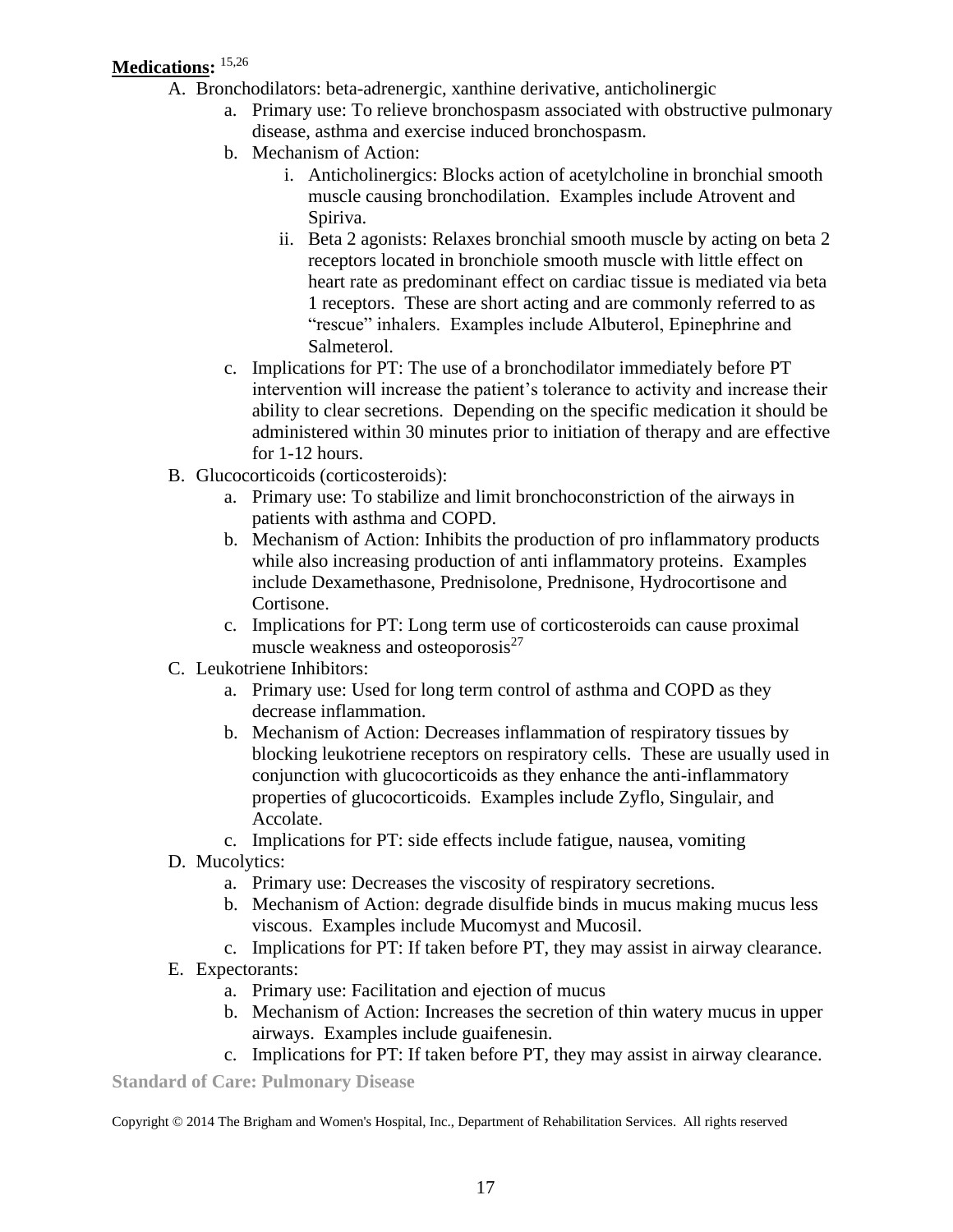- F. Cromones:
	- a. Primary use: These are usually administered prophylactically to prevent bronchospasm which is initiated by specific activities such as exercise and exposure to allergens in patients with asthma.
	- b. Mechanism of Action: Inhibits the release of inflammatory mediators. Examples include Intal, Nasalcrom, Tilade.
	- c. Implications for PT: If a patient experiences exercise induced asthma it will be helpful for the patient to utilize this medication within 30 minutes of initiation of PT session.
- G. Antitussives:
	- a. Primary use: Suppresses ineffective, dry coughing associated with common cold or minor throat irritations.
	- b. Mechanism of Action: Blocks overly active receptors or increases the threshold for cough center in the brain. Examples include Codeine and Dextromethorphan.
	- c. Implications for PT: may be helpful before activity if the cough is limiting patient's function.
- H. Decongestants:
	- a. Primary use: Relieves upper respiratory congestion and mucous discharge.
	- b. Mechanism of Action: Causes vasoconstriction in mucosal vasculature by stimulating alpha receptors. Examples include Ephedrine, Afrin, Phenylephrine, and Pseudoephedrine.
	- c. Implications for PT: side effects include cardiac irregularities, HTN, dizziness
- I. Antihistamines:
	- a. Primary use: Decreases inflammation and bronchoconstriction associated with hypersensitivity reactions such as allergic rhinitis.
	- b. Mechanism of Action: Block H receptors in order to decrease mucosal congestion and irritation. Examples include Zyrtec, Benadryl, Claritin and Allegra.
	- c. Implications for PT: May be helpful before activity to reduce symptoms, can usually be taken every 4-8 hours.

# **Examination**

- A. Subjective: This is a good time to note whether the patient has 1-2-3 word dyspnea
- B. Observation: Lines and tubes (specifically chest tubes method of oxygen delivery and amount), patient position and appearance.
- C. Posture: Barrel chest is increased anterior/posterior diameter of the chest commonly seen in patients with COPD. Pectus excavatum is a congenital deformity of the chest in which the sternum caves in and in severe cases can effect respiration. Pectus carinatum is a deformity of the chest in which the sternum and ribs protrude outwards. Kyphosis is an overcurvature of the thoracic spine, scoliosis is an irregular lateral curvature of the spine. Shoulder position should also be noted such as rounded or elevated.
- D. Cognition/Mental Status: Level of alertness, ability to follow motor commands, level of safety awareness, emotional lability, learning style and learning barriers. Consider screening with  $RASS^{28}$ ,  $CAM^{29}$ , or consultation of Occupational Therapy.

### **Standard of Care: Pulmonary Disease**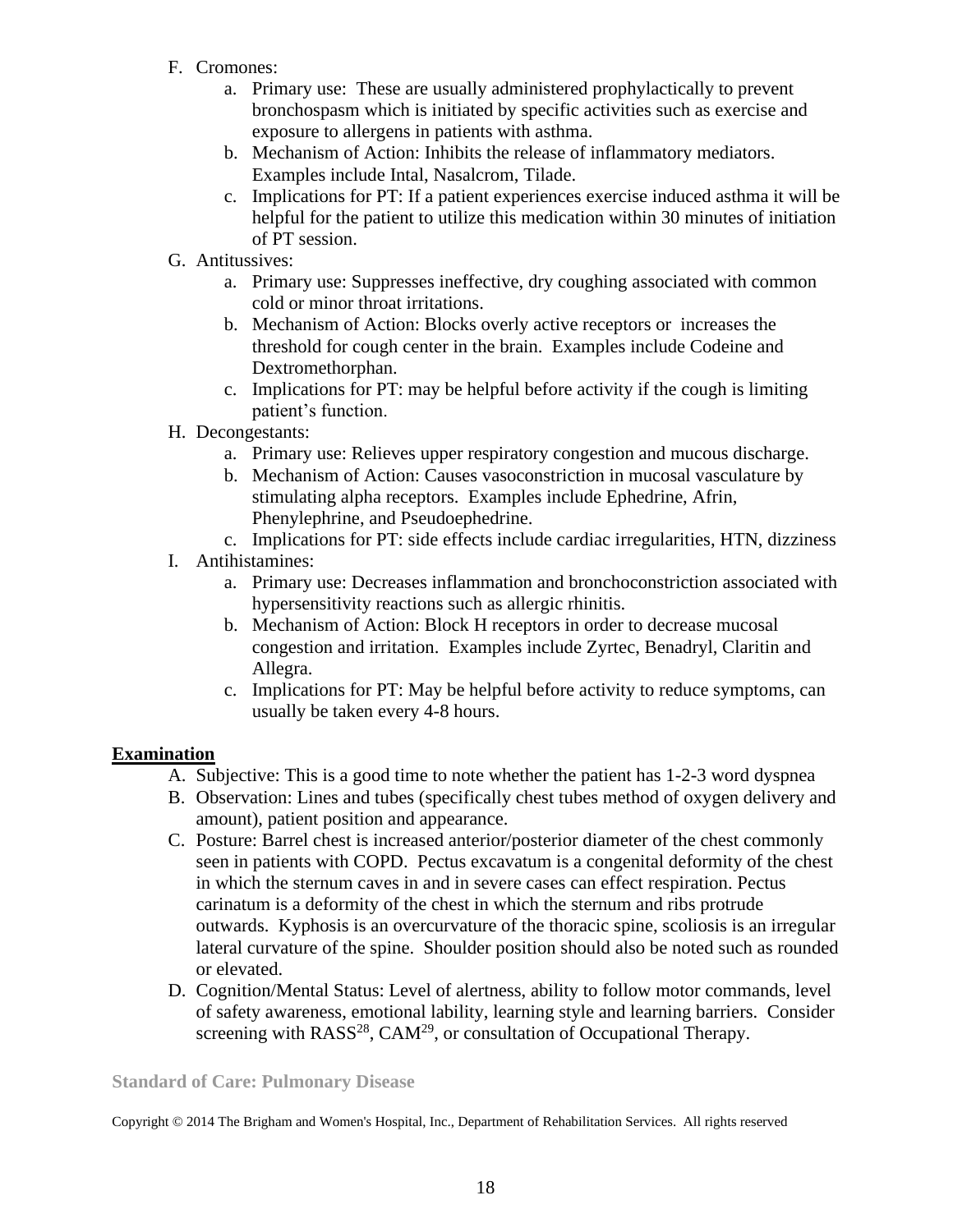- E. Pain: Location and severity before, during and after physical therapy intervention with a numeric rating scale or visual analog scale  $(VAS)$  0-10<sup>30</sup> including documentation of how you responded to the reported pain (e.g., informed nurse).
- F. Pulmonary:
	- a. Breath sounds via auscultation

*Table 2: Breath Sounds1,2,15*

| <b>Sound</b>                                                                               | <b>Location</b>                                                                                                    | Sound                                           | <b>Distinguishing</b>                                                                                                                    |
|--------------------------------------------------------------------------------------------|--------------------------------------------------------------------------------------------------------------------|-------------------------------------------------|------------------------------------------------------------------------------------------------------------------------------------------|
|                                                                                            |                                                                                                                    | <b>Quality</b>                                  | <b>Characteristic</b>                                                                                                                    |
| <b>NORMAL</b><br><b>SOUNDS</b>                                                             |                                                                                                                    |                                                 |                                                                                                                                          |
| <b>Vesicular</b>                                                                           | Periphery of lungs                                                                                                 | Soft, low<br>pitched, gentle<br>rustling        | Inspiration longer and louder<br>than expiration without pause                                                                           |
| <b>Bronchial</b>                                                                           | Sternum/manubrium                                                                                                  | Loud, high-<br>pitched;<br>hollow pipe<br>sound | Expiration longer and louder<br>than inspiration with a pause                                                                            |
| <b>Bronchovesicular</b>                                                                    | 1 <sup>st</sup> and 2 <sup>nd</sup> intercostal<br>space (ICS) and<br>between scapulae (near<br>mainstem bronchus) | Medium<br>pitched                               | Inspiration and expiration<br>equal in length and loudness                                                                               |
| <b>Tracheal</b>                                                                            | Over the trachea                                                                                                   | Loud, harsh                                     | Expiration slightly longer<br>than inspiration with similar<br>loudness                                                                  |
| <b>ADVENTITIOUS</b><br><b>SOUNDS</b>                                                       |                                                                                                                    |                                                 |                                                                                                                                          |
| <b>Crackles (rales)</b>                                                                    | Over lungs with<br>disease or disorder                                                                             | Soft, high<br>pitched,<br>discontinuous         | Early during inspiration:<br>bronchitis, emphysema,<br>asthma; Late during<br>inspiration: interstitial lung<br>disease, pulmonary edema |
| Wheeze                                                                                     | Over lungs and<br>constricted airways                                                                              | High pitched,<br>continuous                     | Heard most often during<br>expiration but can be heard<br>during inspiration; result of<br>airway constriction                           |
| *Normal sounds can be adventitious if they are heard in areas other than those noted above |                                                                                                                    |                                                 |                                                                                                                                          |

- b. Voice Sounds: If consolidation is suspected voice tests can be performed to confirm this. For whispered pectoriloquy the patient whispers "1, 2, 3". The test is positive for consolidation if the phrase is heard clearly in the distal lung fields.
	- For bronchophony the patient says "ninety nine" repeatedly. The test is positive for consolidation if the phrase is heard clearly in the distal lung fields. For egophony the patient says "e" repeatedly. The test is positive for consolidation if the letter "a" is heard in the distal lung fields.

**Standard of Care: Pulmonary Disease**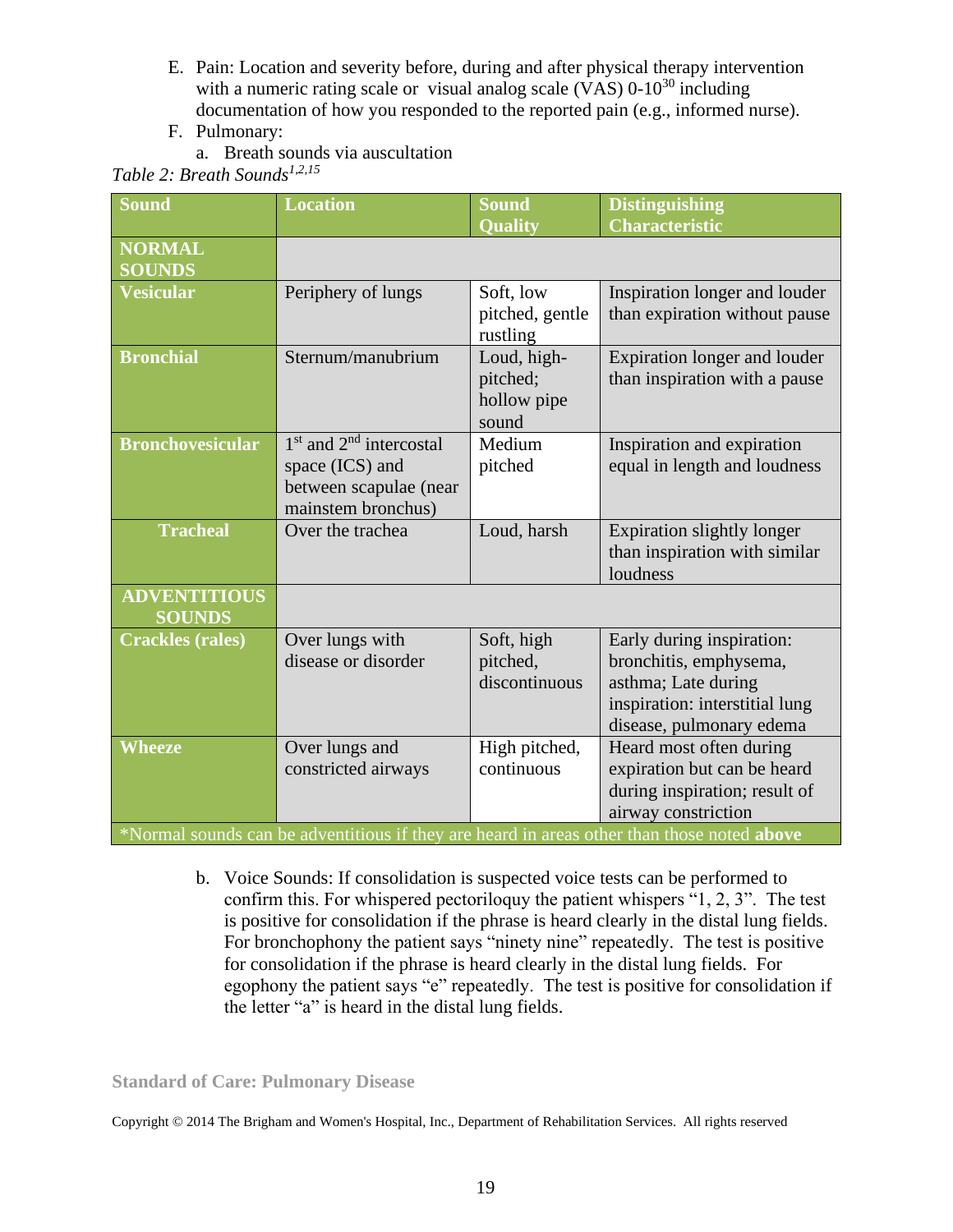c. Breathing pattern: Note the rate, rhythm, depth, and inspiration:expiration ratio, if the patient appears comfortable, in distress, flaring nostrils, or use of accessory muscles.

| <b>Breathing Pattern</b> | <b>Description</b>                                                        |
|--------------------------|---------------------------------------------------------------------------|
| <b>Fish-Mouth</b>        | Apnea with associated mouth opening and closing                           |
| <b>Eupnea</b>            | Normal rate and depth, regular rhythm                                     |
| <b>Bradypnea</b>         | Slow Rate, shallow or normal depth, regular rhythm                        |
| <b>Tachypnea</b>         | Fast rate, shallow depth. Regular rhythm                                  |
| Hyperpnea                | Normal rate, increased depth, regular rhythm                              |
| Prolonged                | Fast inspiration, slow expiration, normal rate, depth and regular rhythm; |
| <b>Expiration</b>        | associated with obstructive lung disease                                  |
| <b>Orthopnea</b>         | Difficulty breathing in postures other than erect                         |
| <b>Dyspnea</b>           | Rapid rate, shallow depth, regular rhythm; associated with accessory      |
|                          | muscle activity                                                           |
| <b>Abdominal</b>         | Upward and outward motion of upper chest, inward motion of abdomen        |
| <b>Paradox</b>           | (seen in flail chest where disconnected segment of ribs moves inward      |
|                          | during inspiration and outward during expiration)                         |
| <b>Upper Chest</b>       | Upward and outward motion of abdomen and inward motion of upper           |
| <b>Paradox</b>           | chest                                                                     |
| <b>Excessive</b>         | Excessive upper chest motion with increased use of SCM, scalenes, other   |
| <b>Accessory Muscle</b>  | accessory muscles of inspiration                                          |
| U <sub>se</sub>          |                                                                           |

*Table 3: Breathing Pattern1,2*

d. Chest wall movement: Observe chest wall motion in superior, middle, inferior, anterior and posterior lung fields in both quiet and deep breathing. For superior lobes place hands over clavicles, for middle place hands at lateral ribs, for posterior place hands over scapulae. Note asymmetry and difference in motion in different areas. Make sure to look at entire chest wall motion as well as segmental motion to fully assess problematic areas.

**Standard of Care: Pulmonary Disease**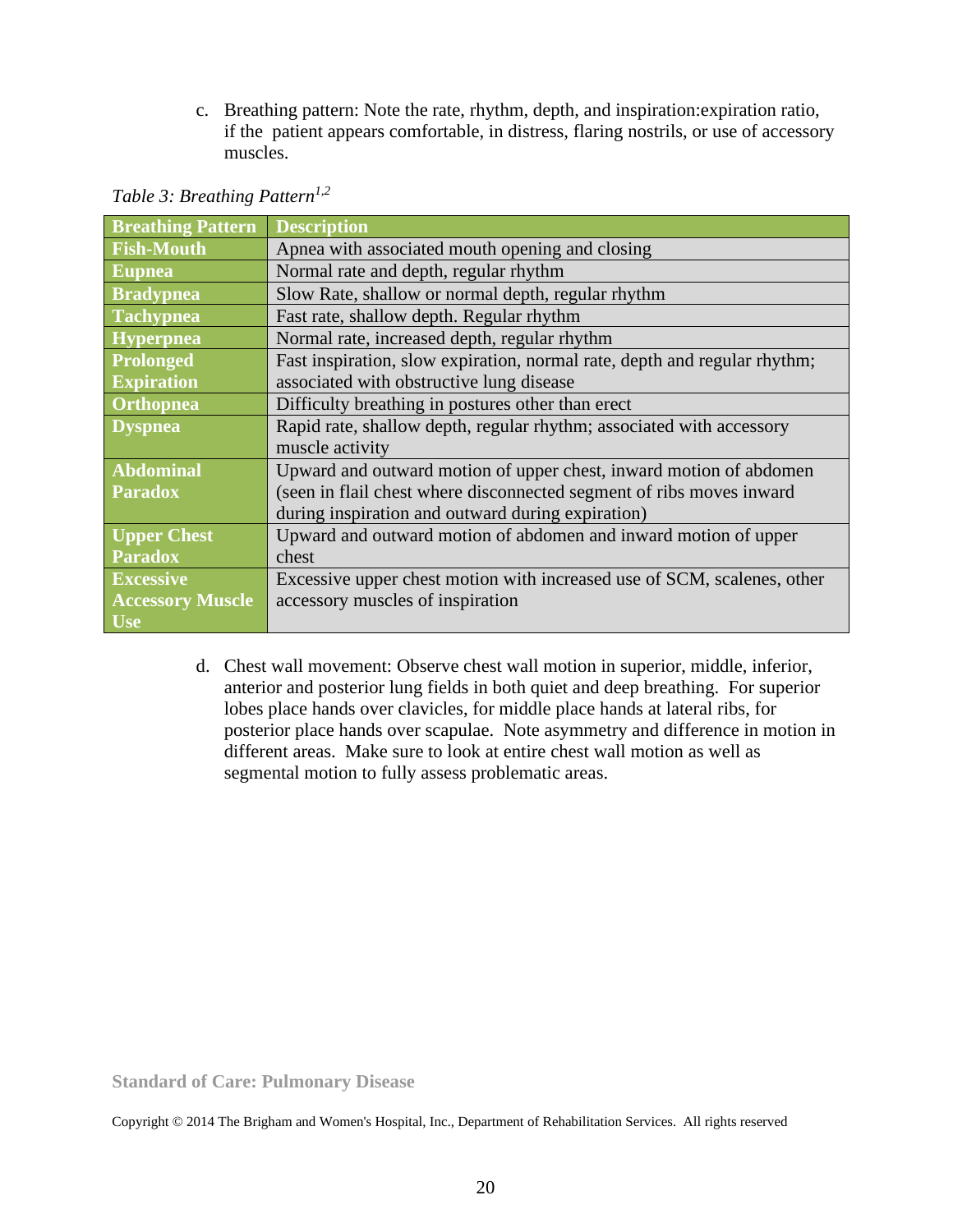e. Cough: A forceful exhalation with a closed glottis. A cough is different from a huff which is a forceful exhalation with an open glottis.

| <b>COUGH</b>                        | <b>DESCRIPTORS</b>                                            |
|-------------------------------------|---------------------------------------------------------------|
| <b>CHARACTERISTICS</b>              |                                                               |
| <b>Strength</b>                     | Strong, moderate, weak                                        |
| <b>Quality</b>                      | Productive, non-productive, dry, persistent, violent, brassy, |
|                                     | wheezy                                                        |
| <b>Depth</b>                        | Shallow, deep                                                 |
| <b>Secretions</b>                   | Minimal, copious, thick, thin, color, frothy, mucoid, blood-  |
|                                     | tinged, foul smelling, hemoptysis                             |
| <b>SECRETION</b>                    | <b>HALLMARK DISEASE</b>                                       |
| <b>DESCRIPTION</b>                  |                                                               |
| <b>Purulent and foul smelling</b>   | Bronchiectasis, lung abcess                                   |
| <b>Rust colored and purulent</b>    | Pneumococcal pneumonia                                        |
| <b>Currant Jelly consistency or</b> | Klebsiella pneumonia                                          |
| sticky                              |                                                               |
| <b>Blood-tinged and frothy</b>      | Pulmonary edema                                               |

*Table 4: Cough Characteristics 1,2*

- G. Cardiovascular: Vital Signs before, during, after PT; specifically SpO2 and RR.
	- a. Endurance<sup>31</sup>: 6 Minute Walk Test (6MWT) worksheet is available on the T drive to calculate gait speed, METs, predicted distance, % predicted distance. For Rate of Perceived Exertion (RPE) use the Modified Borg Scale and for Dyspnea on Exertion (DOE) use the Modified Borg Rating for Perceived Dyspnea.
- H. Neuromuscular: Comment on coordination, proprioception, tone, sensation, and balance. Use a functional balance assessment (e.g. Tinetti Balance Test, Berg Balance Test, Dynamic Gait Index, Timed Up and Go) when possible. Gross sitting and standing statements may be used if patients are unable to perform standardized test.
- I. Integumentary: Include surgical incisions, edema, presence of ulcers, skin quality, digital clubbing, cyanosis.
- J. Musculoskeletal: ROM, specifically of shoulders and ribs and strength which should include functional assessment and manual muscle testing. Specifically note inspiratory and expiratory muscle weakness. Expiratory muscle weakness can cause an inability to cough and increase pulmonary infections. Inspiratory muscle weakness can cause hypoxemia, hypercapnia, and atelectasis.

**Standard of Care: Pulmonary Disease**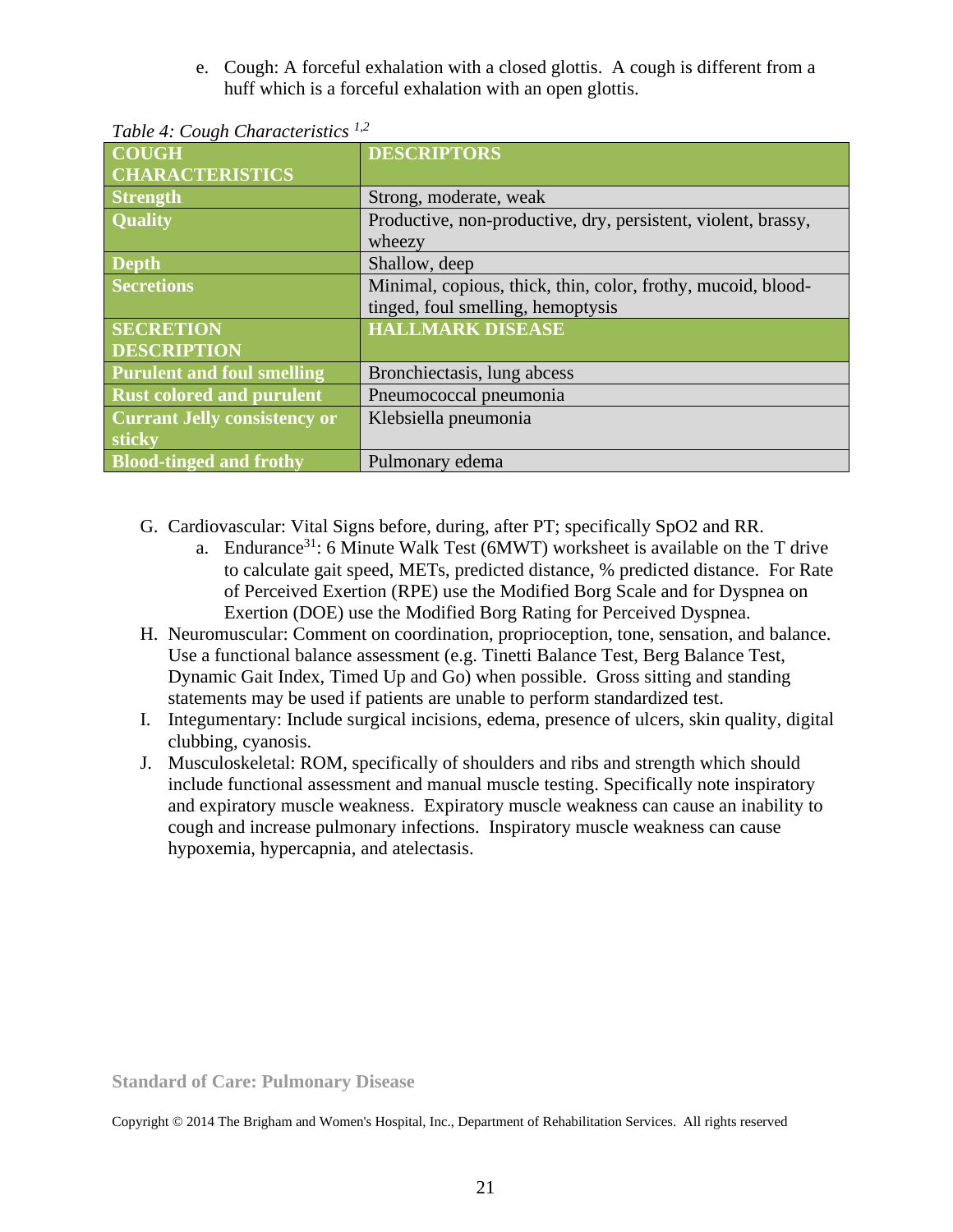# **Assessment:**

**Diagnosis:** Identify a physical therapy diagnosis, if different from medical diagnosis, and rationale. Identify the need for skilled physical therapy services, e.g. maximize patient functional safety and/or independence in home setting.<sup>32</sup> The following are a list of potential practice patterns that this patient population may fall into according to the *Guide to Physical Therapy Practice*: 6A Primary prevention/risk reduction for cardiovascular/pulmonary disorders; 6B Impaired aerobic capacity/endurance associated with deconditioning; 6C Impaired ventilation, respiration/gas exchange and aerobic capacity/endurance associated with airway clearance dysfunction; 6E Impaired ventilation and respiration/gas exchange associated with ventilatory pump dysfunction or failure; 6F Impaired ventilation, respiration/gas exchange associated with respiratory failure.

#### **Problem List<sup>33</sup>** *Table 5: Problem List*

| <b>Body Structure or Function</b>                                                                                                                                                                                                                                                                                                                                                                                  | <b>Activity Restriction</b>                                                            | <b>Participation Restriction</b>                                                                                             |
|--------------------------------------------------------------------------------------------------------------------------------------------------------------------------------------------------------------------------------------------------------------------------------------------------------------------------------------------------------------------------------------------------------------------|----------------------------------------------------------------------------------------|------------------------------------------------------------------------------------------------------------------------------|
| $\bullet$ Incisions<br>• Pulmonary system<br>imapirment<br>• Cardiac system impairment<br>• Skin integrity<br>• ROM impairment<br>• Breathing pattern<br>impairment<br>• Impaired ventilation<br>• Impaired airway clearance<br>• Cardiovascular and<br>pulmonary system<br>deconditioning<br>• Decreased aerobic capacity<br>• Decreased strength<br>• Impaired balance<br>• Impaired sensation<br>$\bullet$ Pain | $\bullet$ ADLs<br>• Ambulation<br>• Transfers<br>• Bed mobility<br>• Stair negotiation | • Ability to live<br>independently<br>• Social activities<br>$\bullet$ Working<br>$\bullet$ Driving<br>• Sporting activities |

**Prognosis**: The prognosis may be influenced by contextual factors e.g. patient motivation, prior experience with this condition, architecture of home (stairs, ramps, grab bars, etc.), support network (family or friends), extent and progression of lung disease, ongoing medical or surgical treatments or interventions, presence of co-morbidities, age, prior level of function. The medical prognosis of patients should be taken into consideration when making realistic achievable goals for patients with pulmonary disease.

**Standard of Care: Pulmonary Disease**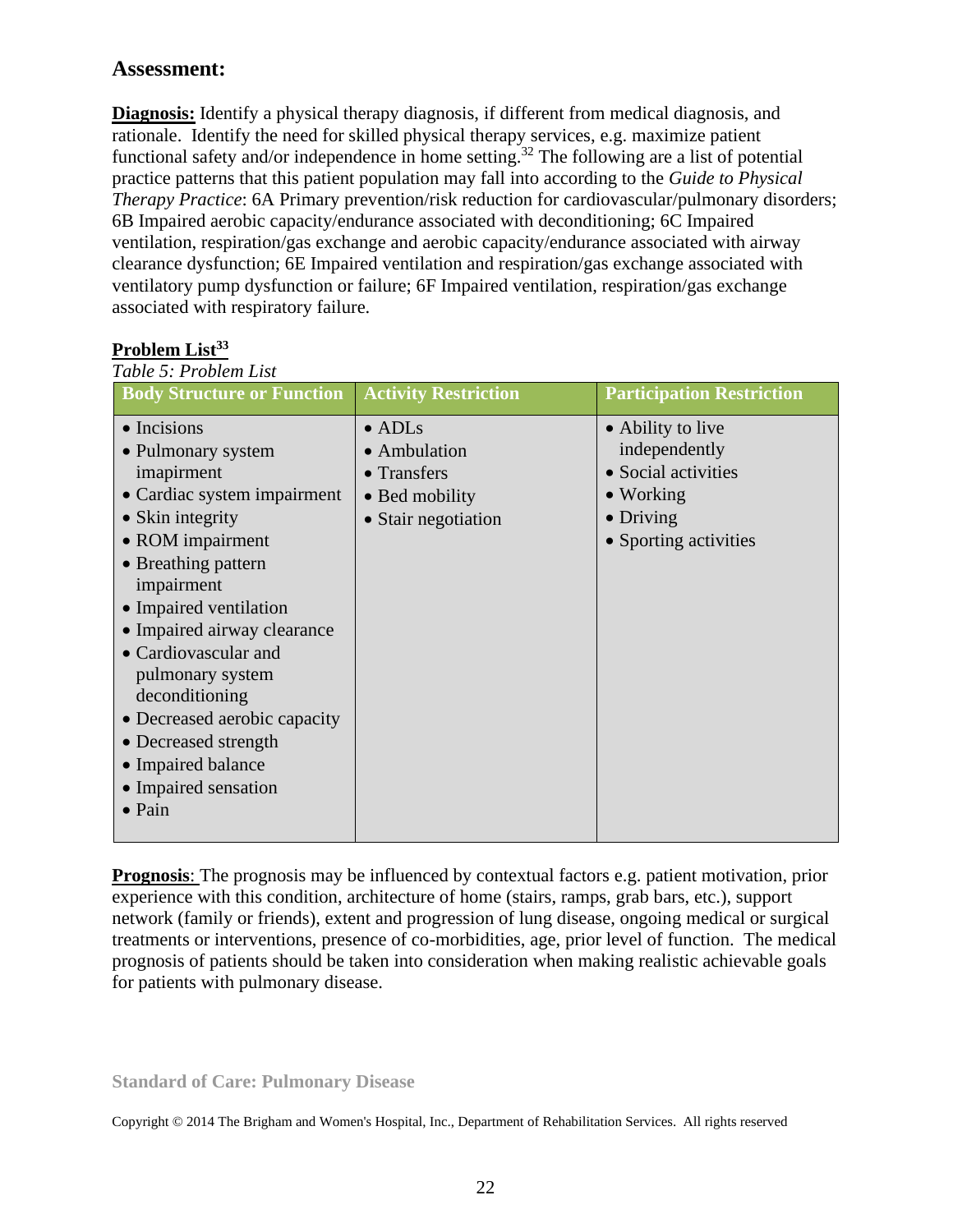**Goals**: PT goals for patients with primary pulmonary pathology include promoting functional independence, maximizing gas exchange, increasing aerobic capacity, respiratory muscle endurance and patient's knowledge of the condition and management.<sup>15</sup>

A. Examples of short term goals:

- a. Demonstrate independent pacing and monitoring of fatigue and/or SOB
- b. Demonstrate independent exercise and endurance program
- c. Maintain  $SpO2 > 95\%$  \* at rest on least amount of supplemental oxygen(\* or SpO2 as indicated by MD orders)
- d. Maintain  $SpO2 > 92\%$  with activity on least amount of supplemental oxygen(\* or SpO2 as indicated by MD orders)
- e. Report moderate or less effort (or RPE  $\langle 3/10 \rangle$  with all functional activities
- f. Improved distance on two, six or twelve minute walk test
- g. Independent with breathing exercises to maximize ventilation
- h. Independent with breathing techniques during activity to maximize ventilation (such as pursed lip breathing, paced breathing etc.)
- i. Independent with airway clearance

# **Treatment Planning / Interventions**

| <b>Established Pathway</b>  | Yes, see attached. | X No |
|-----------------------------|--------------------|------|
| <b>Established Protocol</b> | Yes, see attached. | X No |

# **Pulmonary Specific Interventions1,2,15**

*Airway Clearance Techniques*: manual or mechanical procedures that facilitate mobilization of secretions from the airways. This is indicated for patients with impaired mucociliary clearance, excessive pulmonary secretions, and ineffective or absent cough. An inhaled bronchodilator given prior to airway clearance will optimize the intervention.

A. Postural Drainage (PD): Assumption of specific body positions that allows gravity to assist with draining secretions. This can be used alone or in conjunction with other techniques such as percussion, vibration and shaking. The most affected lung segments should be treated first and the patient should be encouraged to take deep breaths while in the PD position and encourage coughing between positions. Continuous tube feeding should be interrupted during airway clearance if patient is being fed via NG tube as positions in which if the head is lowered may cause aspiration. If patient is being fed via G tube or J tube this is not a concern as the tube is directly inserted into the stomach (G tube) or jejunum (J tube).

**Standard of Care: Pulmonary Disease**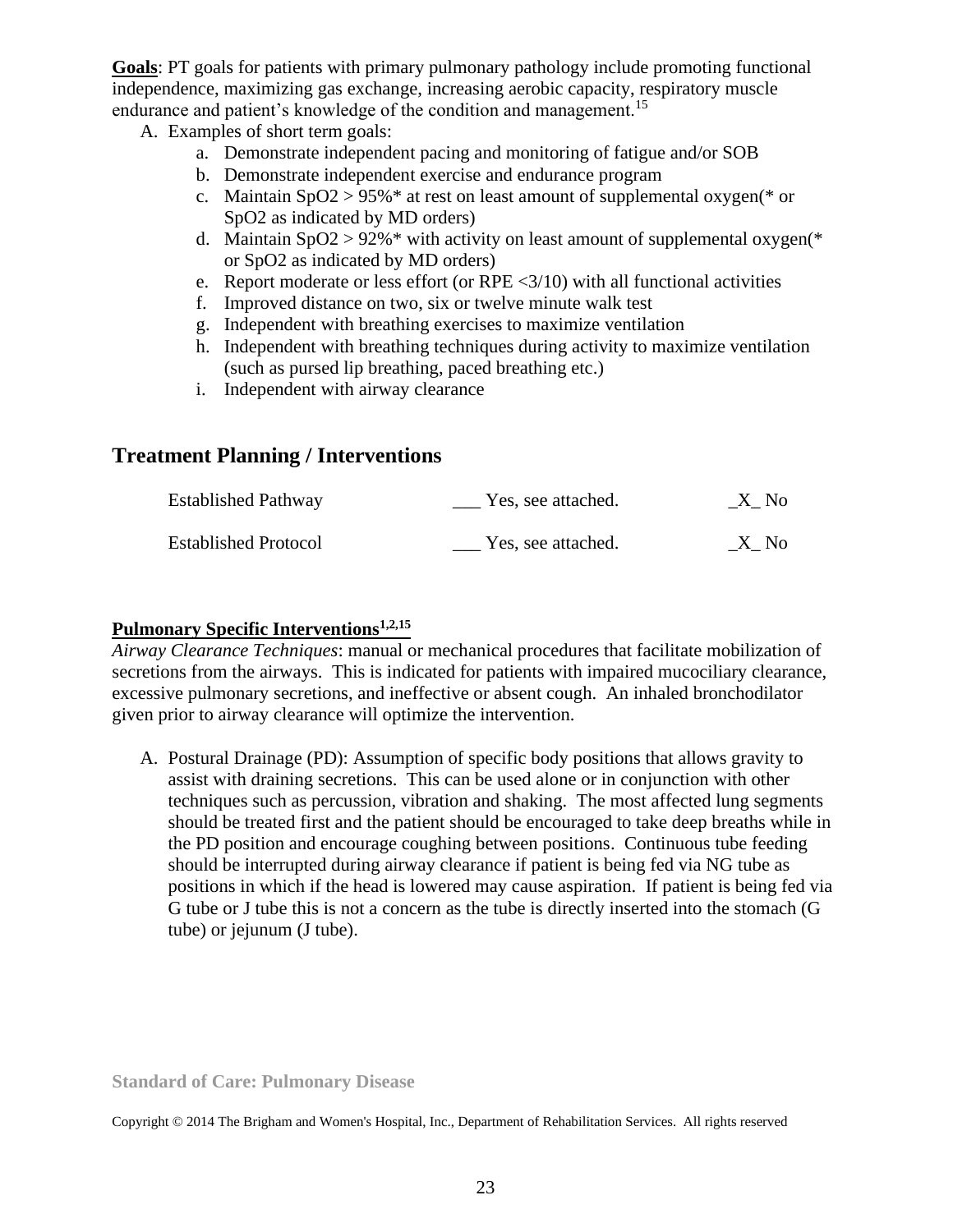- B. Percussion: Loosening of secretions either manually or with a mechanical device. It is most effective if performed in conjunction with PD positions. Manual percussion consists of rhythmic clapping with cupped hands over the affected lung segments. Clapping over bony prominences and surgical incisions should be avoided. Mechanical percussion devices such as the Vest are electrically or pneumatically driven. Precautions include anticoagulation, osteoporosis, rib fractures, metastatic cancer to the ribs, recent pacemaker placement, and uncontrolled bronchospasm. Contraindications include unstable hemodynamic status, open wounds on the thoracic area, PE, subcutaneous emphysema, or recent skin grafts over thorax.
- C. Vibration: Loosening of secretions either manually or with a mechanical device which is most effective if performed in conjunction with PD positions. Manual percussion is performed with the palmar aspect of the PT's hands in full contact with patient's chest wall. The patient takes a deep inspiration and on expiration the PT's hands provide a downward pressure with quick oscillations. This is performed until secretions are mobilized or as long as the patient is able to tolerate it. Mechanical vibration may be more difficult to coordinate with patient's breathing cycle.
- D. Acappella and Aerobika: These devices provide positive expiratory pressure as well as oscillations upon exhalation. The amount of expiratory pressure is adjustable. The patient takes a deep inhalation and exhales into the device which may stimulate coughing.
- E. Active Cycle of Breathing: Forced expiratory technique based on optimal airflow and avoidance of a cough which can be performed in any position. The patient performs quiet breathing for a few breaths followed by a mid to large inhalation which is then huffed out. The cycle is repeated multiple times. Huffing may be sufficient to clear secretions or patient may feel the need to cough in order to clear secretions
- F. Autogenic Drainage: Controlled breathing to help clear secretions consisting of 3 parts. Unsticking mucus is low level lung breathing. This is done by inhaling a normal breath, holding for 1-3 seconds and then exhaling completely. This is repeated for 1-3 minutes or until crackles are heard on exhalation. The next step is collecting mucus. The patient takes a slightly deeper breath, holds for 1-3 seconds and exhales but not as deeply as in previous step. This is repeated for 1-3 minutes or until crackles are heard. Evacuating is the last step in which the patient takes a slow deep breath and holds for 1-3 seconds and forcefully huffs air out.
- G. Mechanical Aids for Coughing: devices and techniques involving manual or mechanical application of forces to the body or intermittent pressure changes to the airways in order to assist inspiratory and expiratory muscle function. Inspiratory aids provide air under pressure during inhalation (intermittent positive pressure ventilation). Expiratory aids provides negative pressure to the airway during expiration. An abdominal thrust can be applied during expiration.

### *Breathing Strategies: Techniques to maximize ventilation*

H. Pursed lip breathing: used to decrease dyspnea by slowing respiratory rate, decreasing resistive pressure drop across airways which decreases airway collapse during expiration (which occurs in COPD). Patient inhales through the nose with mouth closed and then exhaled slowly through pursed lips. This is indicated for patients with dyspnea at rest and/or with exertion, or wheezing.

**Standard of Care: Pulmonary Disease**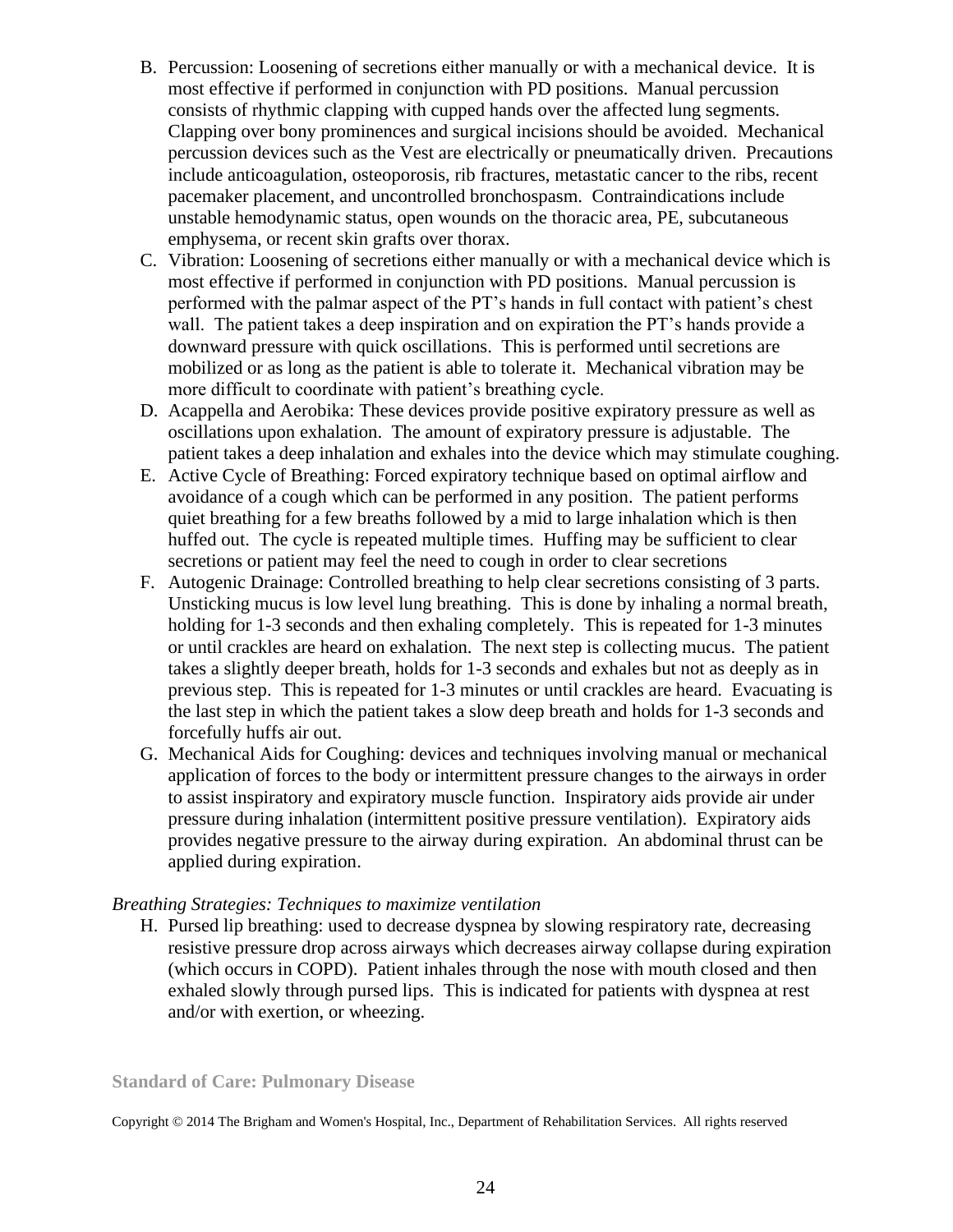- I. Paced Breathing: volitional coordination of breathing during activity. Patient breathes in at the beginning of activity and out during the activity. This can be combined with pursed lip breathing or diaphragmatic breathing. It is indicated for patients with low endurance, dyspnea on exertion (DOE), fatigue, anxiety, and tachypnea.
- J. Inspiratory Hold Technique: prolonged holding of the breath at maximum inspiration. This keeps alveoli inflated and allows redistribution if oxygen to alveoli with different time constraints and through the pores of Kohn. Patient breathes in maximally and holds breath for 2-3 seconds with relaxed exhalation. This can be combined with vibration to assist in airway clearance. It is indicated for patients with hypoventilation, atelectasis, and ineffective cough.
- K. Stacked Breathing: A series of deep breaths which build on the previous breath without expiration until maximum inspiratory volume is reached. Each inspiration is followed by a brief inspiratory hold. Sniffing may be used to help facilitate learning of this technique. This keeps alveoli inflated but also slowly increases inspiratory volume to keep pain levels low while increasing ventilation. This is indicated for patients with hypoventilation, atelectasis, ineffective cough, pain, or an uncoordinated breathing pattern.
- L. Diaphragmatic Breathing: Outward motion of the abdominal wall while reducing upper rib cage motion during inspiration. This is used to decrease accessory muscle use. It can be used in any position although may be easiest to learn in supine or semi-Fowler position with posterior pelvic tilt with patient's hands on their own abdomen for tactile feedback. Sniffing may be used to help facilitate learning of this technique. Instruct the patient to sniff 3 times and exhale slowly. Progress patient to 1 slow sniff and repeated until patient is breathing in a relaxed manner. The scoop technique may also be used to help facilitate learning diaphragmatic breathing. In this technique the patient is in sidelying or semi-Fowler position with posterior pelvic tilt. On exhalation the PT scoops their hand up and under the patient's anterior thorax while instructing the patient to "breath into my hand". This is indicated for patients with hypoxemia, tachypnea, atelectasis, anxiety, and excess pulmonary secretions.
- M. Lateral Costal Breathing: Promotes intercostal expansion during inspiration. This can be used unilaterally or bilaterally. The patient is sidelying on uninvolved side with UE abducted overhead and the PT gives a stretch to intercostals before inspiration and then continues to hold pressure during inspiration. This can also be performed seated for bilateral intercostals and combined with bilateral UE abduction. For bilateral impairment the PT gives pressure to bilateral ribs before and during inspiration. This is indicated for patients with asymmetrical chest wall expansion, localized lung consolidation or secretions, asymmetrical posture, and shallow respirations.
- N. Upper Chest Inhibiting Technique: Inhibiting the upper chest can help the patient recruit the diaphragm during inspiration. This should be used only after other techniques have been attempted. The patient is sidelying or supine and the PT performs the scoop technique with one hand while the other hand rests on the patient's chest. The PT's hand follows patient's chest to expiratory resting position and does not move during inspiration providing a downward pressure on the chest. This is indicated for patients with excessive use of accessory muscles during breathing

**Standard of Care: Pulmonary Disease**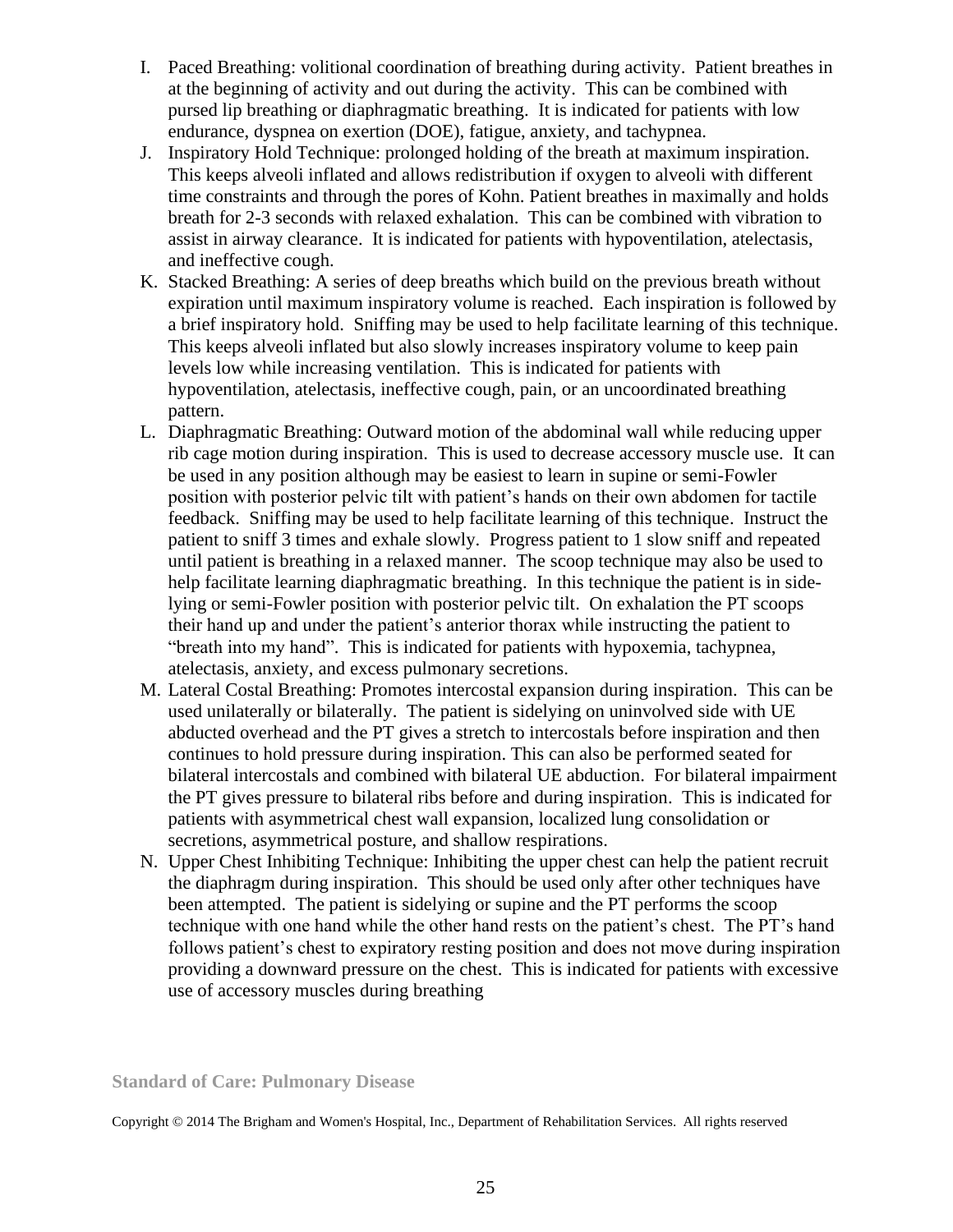- O. Thoracic Mobilization Techniques: Increases the ability of the thorax to expand during breathing. Simple positioning can be very effective for this technique. For anterior chest wall mobility place a towel roll vertically along the thoracic spine while patient is in supine. For lateral chest wall mobility place a towel roll or pillows horizontally under the ribs while patient is in sidelying. The arm can be flexed or abducted overhead to further facilitate the stretch. This is indicated for patients with impaired chest wall mobility, hypoventilation, paradoxical breathing, impaired trunk muscle performance or tightness, ineffective cough.
- P. Butterfly: The patient sits unsupported with the PT standing either in front or behind. The PT assists patients to abduct shoulders into butterfly position while breathing audibly with the patient. During inspiration the arms are brought into further abduction, during expiration they are lowered. The PT slows their breathing pattern and arm movement gradually. This is indicated for patients with impaired chest wall mobility, hypoventilation, impaired trunk muscle performance or tightness, and ineffective cough.

## *Strengthening Strategies:*

- A. Inspiratory Muscle Training (IMT): Increasing ventilatory capacity and decreasing dyspnea through strengthening and endurance training of inspiratory muscles.
	- a. Early stage strengthening consists of sniffing technique (see Diaphragmatic Breathing above). Straws can be used for light resistance. The patient inhales slowly through a straw without causing dyspnea. The next stage is resisted inhalation in which the PT places their hands below the patient's ribs on either side of the thorax. Before inspiration PT gives a small amount of resistance to the diaphragm by pushing up and in throughout inspiration; no resistance is given during expiration. Weights can also be used in this method but the PT must ensure that the patient is able to maintain comfortable breathing without the use of accessory muscles. Patients with poor strength will find strengthening in sitting difficult, the supine position prevents the abdominal contents from pushing into the diaphragm therefore allowing further abdominal excursion. The Quality of contraction should be monitored throughout the session as the patient should not be "pushing" with their abdominal muscles.
	- b. Handheld training devices produce resistance by decreasing the radius of the device's airway. The patient inhales through the device at a level that does not induce adverse effects such as dyspnea, or decreased O2 saturation. This is indicated for patients with intact lungs such as patients with neuromuscular disease or patients on mechanical ventilation trying to wean off of the ventilator.
	- c. Deep Breathing Exercises involve the use of incentive spirometer 10x/hour with a focus on slow, deep, diaphragmatic breathing. This is indicated for patients with atelectasis. Incentive spirometers are not used at BWH but the same principles can be used without a device.

**Standard of Care: Pulmonary Disease**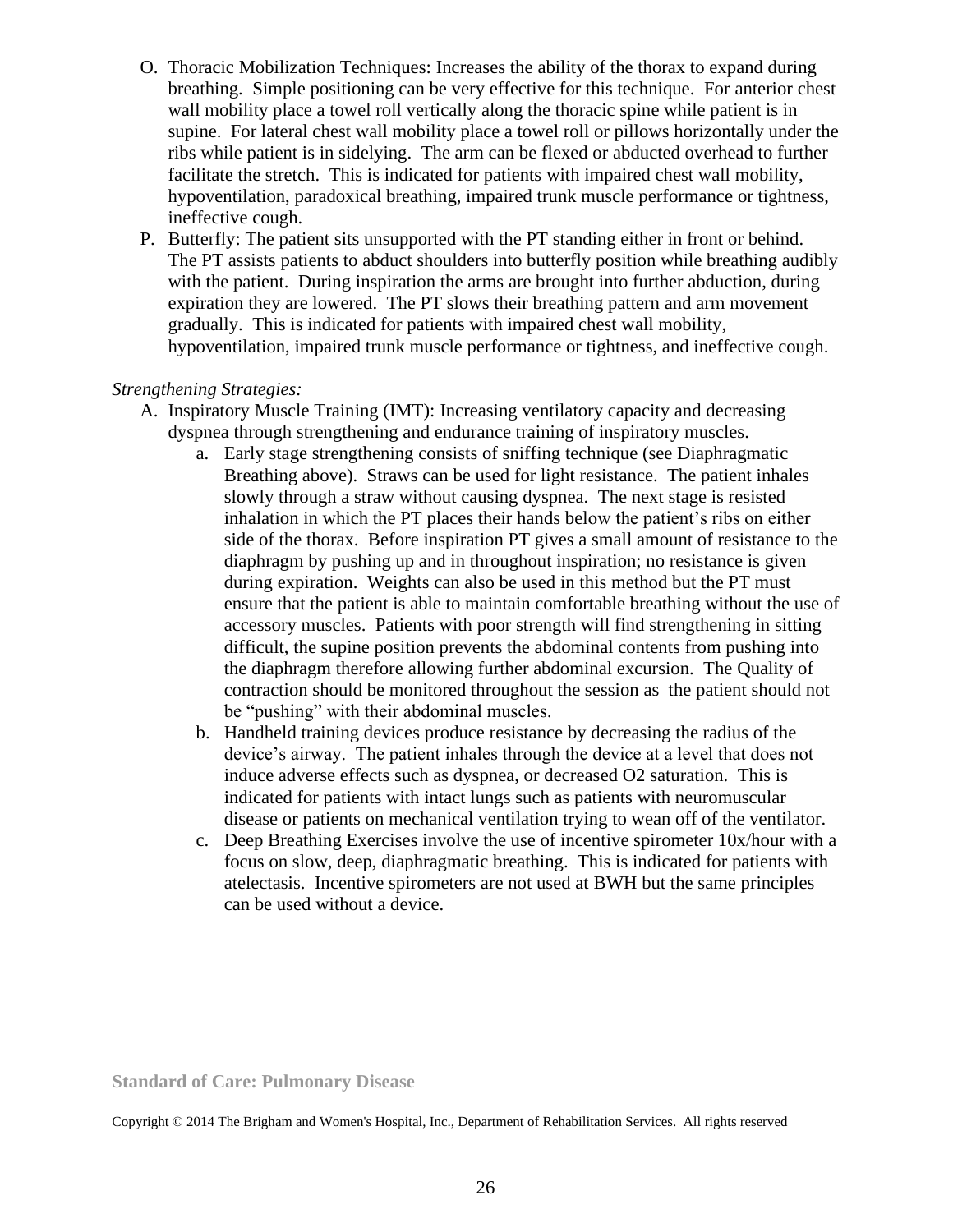# **Frequency & Duration**

Patients will have follow-up physical therapy treatments based on individual need. The frequency of treatment for each patient will be determined by the potential for gains with skilled therapy, the acuity of the medical condition, and the ability of the patient to complete an activity/exercise prescription independently or with the assistance of other healthcare staff members. Refer to *the BWH Guidelines for Frequency of Physical Therapy Patient Care in the Acute Care Hospital Setting, Cardiovascular/Pulmonary Practice Pattern.*

# **Patient / family education**

It is the role of a physical therapist to discuss realistic expectations regarding function, appropriate level of assist that the patient requires from family, and anticipated rehabilitation progression. Often this entails providing emotional support to the patient and family as needed. Education of conceptual ideas, e.g. energy conservation; self monitoring; exercise/activity related interventions, exam findings, airway clearance techniques, and recommendations for discharge is important. The department has the following handouts available for those with visual learning styles: individualized home exercise programs, What You Need to Know about Exercise and Activity after Thoracic Surgery, Energy Conservation for Patients and Families.

# **Recommendations and referrals to other providers:**

Discuss the patient's need for additional services with the primary team. A patient may benefit from the following services if appropriate:

- A. Occupational Therapy: Appropriate for a patient who presents with cognitive or perceptual impairments, UE weakness or tone, or any other impairment that affects his or her ability to perform activities of daily living independently or for a patient who has UE splinting and/or adaptive equipment needs.
- B. Speech and Swallowing: Appropriate for a patient who presents with impairments that affect his or her ability to swallow without difficulty and/or who presents with a new language impairment.
- C. Respiratory Therapy: Appropriate for a patient with bronchopulmonary hygiene needs and complicated oxygen delivery needs beyond the typical set-up available on the patient care floor. The respiratory therapists are also responsible for all ventilator care and may be able to assist with ambulating patients on portable ventilators who are appropriate to do so.
- D. Care Coordination: Appropriate for a patient who has a complicated discharge situation and the care coordination team is not already involved.
- E. Social Work: Appropriate for a patient who has a complicated social history and he or she requires additional support or counseling; coping with prolonged hospital admissions
- F. Chaplaincy: Appropriate if a patient requires spiritual support or counseling.
- G. Nutrition: Appropriate for a patient who would benefit from counseling and recommendations for adequate nutrition while at BWH.

# **Re-evaluation:**

Re-evaluation will occur when current short term physical therapy goals have been met and the patient still has skilled PT needs, significant change in medical status occurs, and/or within 10 days from the previous evaluation.

**Standard of Care: Pulmonary Disease**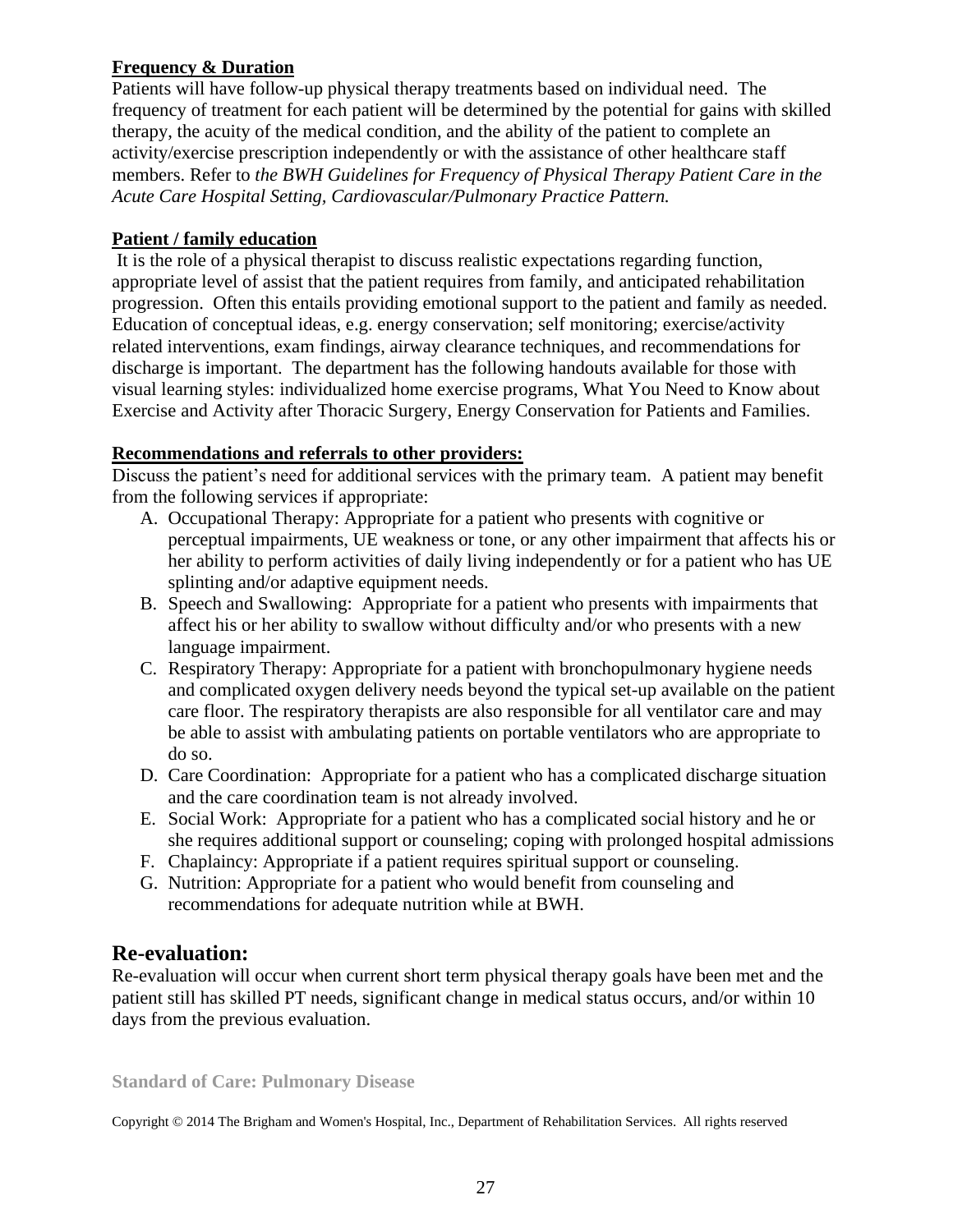# **Discharge Planning:**

#### **Commonly expected outcomes at discharge**

Discharge planning will occur on an individual basis depending on the patient's medical, physical and social needs and is a coordinated effort that occurs with the physician, nurse, care coordinator, therapist(s), the patient and his or her family.

### **Transfer of Care**

If further physical therapy treatment is warranted, recommendations will be provided to the patient, family, and physician team for appropriate additional rehabilitation services once discharged from the acute care setting. For example, if the patient has significant impairments and functional limitations and/or complicated medical needs at the time of discharge from the acute care hospital, he or she may be discharged to an acute or sub-acute rehabilitation facility, skilled nursing facility, or other extended care facility. Patients are frequently discharged with home O2 and the PT may be asked for recommendations regarding how much O2 a patient requires with activity. Home PT may be recommended for patients who require a home safety evaluation, have not met their short-term goals, or to address ongoing body impairments or activity/participation restrictions. Outpatient PT may be recommended for patients who have continued body impairments or activity/participation restrictions and who are able to leave their house.

## **Outpatient Pulmonary Rehabilitation**

May be appropriate for patients with ongoing aerobic or activity tolerance limitations. This is a multidisciplinary intervention designed to reduce symptoms, optimize functional status through exercise, education, psychosocial and outcomes assessment. It provides further education in a group setting which can be very supportive for patients with chronic disease. The diagnoses approved for pulmonary rehab are COPD, emphysema, chronic bronchitis, bronchiectasis, sarcoidosis, pulmonary hypertension, pulmonary fibrosis, interstitial lung disease, lung cancer and lung cancer surgery, lung volume reduction surgery before and after lung transplantation. Information regarding pulmonary rehabilitation locations can be found here: <http://www.aacvpr.org/Resources/SearchableProgramDirectory/tabid/113/Default.aspx>

Caitlin Stevens, PT July, 2014

## **Authors: Reviewed by:**

Ashley Donovan, PT Jill Ng, PT, CCS Nicole Russell, PT, CCS

**Standard of Care: Pulmonary Disease**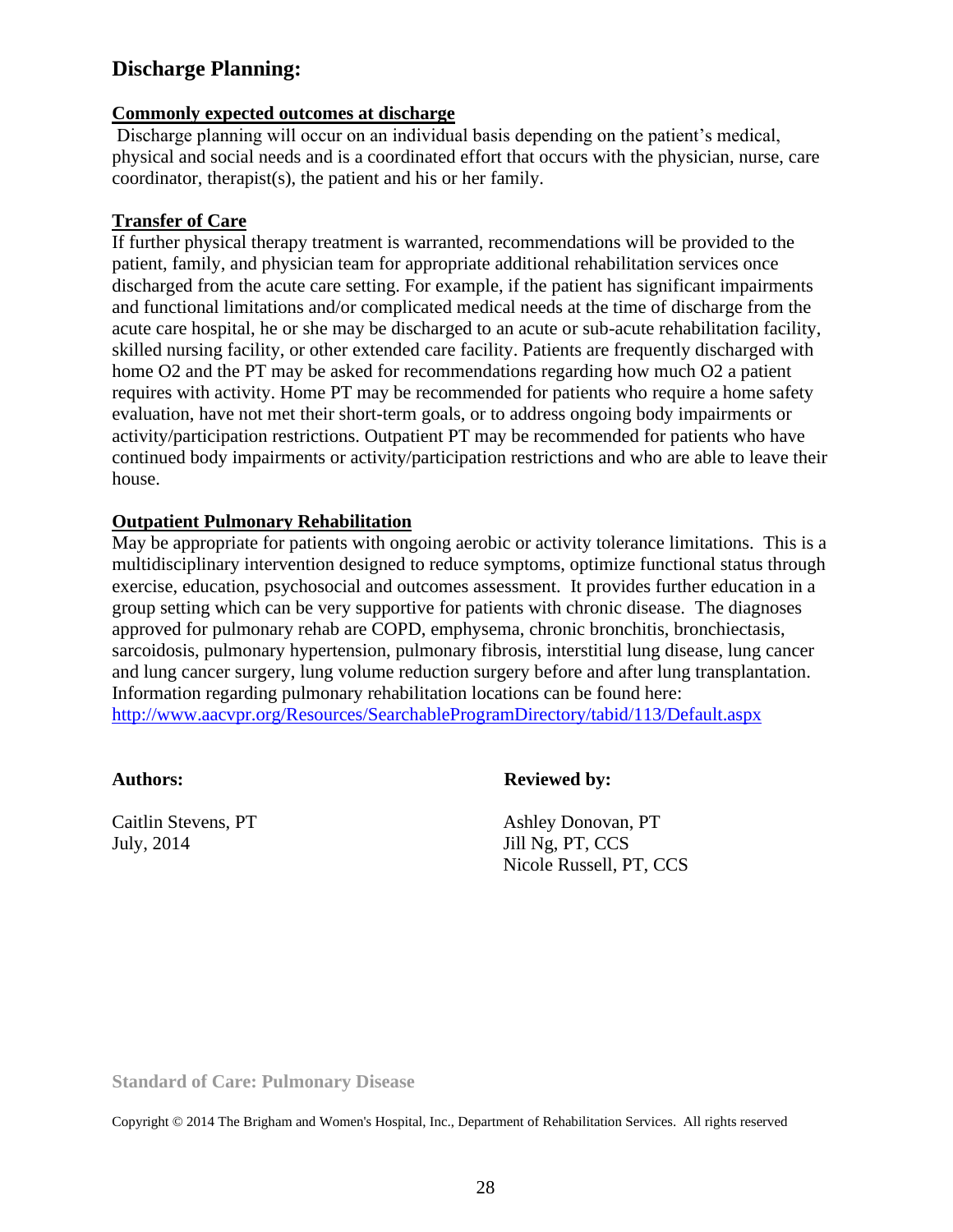# **REFERENCES**

1. DeTurk W, Cahalin L. *Cardiovascular and Pulmonary Physical Therapy.* 2ND ed. China: McGraw-Hill; 2011.

2. Hillegass E. *Essentials of Cardiopulmonary Physical Therapy.* St Louis MO: 3rd; 2011.

3. Rhoades RA. Pulmonary Circulation and the Ventilation-Perfusion Ratio. *Medical Psychology*. 2003:337.

4. Armin Stucki, Thomas Stoll, Alarcos Cieza, Martin Weigl, Anna Giardini, Daniel Wever, Nenad Kostanjsek, Gerold Stucki. ICF Core Sets for Obstructive Pulmonary Diseases. *Journal of Rehabilitative Medicine*. 2004;44:114-120.

5. Grossback I, Chlan L, Tracy M. Overview of Mechanical Ventilatory Support and Management of Patient and Ventilator Related Responses. *Critical Care Nurse*. 2011;31(3):30- 44.

6. James M, Beilman G. Mechanical Ventilation. *Surgical Clinics of North America*. 2012;92:1463-1474.

7. My Respiratory Supply. [http://www.myrespiratorysupply.com/respiratory-care-nasal-cannula](http://www.myrespiratorysupply.com/respiratory-care-nasal-cannula-c-10_21.html)[c-10\\_21.html.](http://www.myrespiratorysupply.com/respiratory-care-nasal-cannula-c-10_21.html) Updated 2014. Accessed 06/10, 2014.

8. Oxygen Therapy. [http://www.neann.com/oxygen\\_therapy.htm.](http://www.neann.com/oxygen_therapy.htm) Updated 2014. Accessed 06/12, 2014.

9. Medical Expo. [http://www.medicalexpo.com/prod/besmed-health-business/oxygen-face-tent](http://www.medicalexpo.com/prod/besmed-health-business/oxygen-face-tent-masks-67771-426171.html)[masks-67771-426171.html.](http://www.medicalexpo.com/prod/besmed-health-business/oxygen-face-tent-masks-67771-426171.html) Updated 2014. Accessed 06/12, 2014.

10. 1800 CPAP. [http://cpap.1800cpap.com/blog/cpap-mask-reviews/.](http://cpap.1800cpap.com/blog/cpap-mask-reviews/) Updated 2014. Accessed 06/12, 2014.

11. Lawrence Martin M. Non-invasive Positive Pressure Therapy: CPAP, BiPAP, ASV. [http://www.lakesidepress.com/CPAP/CPAP.htm.](http://www.lakesidepress.com/CPAP/CPAP.htm) Updated 2011. Accessed 06/12, 2014.

12. Trachea Tube. [http://en.wikipedia.org/wiki/Tracheal\\_tube.](http://en.wikipedia.org/wiki/Tracheal_tube) Updated 2014. Accessed 06/12, 2014.

13. Dislodged Tracheostomy Tubes. [http://www.passenlaw.com/dislodged-tracheostomy-tubes-](http://www.passenlaw.com/dislodged-tracheostomy-tubes-2/)[2/.](http://www.passenlaw.com/dislodged-tracheostomy-tubes-2/) Updated 2011. Accessed 06/12, 2014.

14. Carroll P. Chest Tube and Drainage Management. [http://www.rn.org/courses/coursematerial-](http://www.rn.org/courses/coursematerial-98.pdf)[98.pdf.](http://www.rn.org/courses/coursematerial-98.pdf) Updated 2013. Accessed 11/14, 2013.

**Standard of Care: Pulmonary Disease**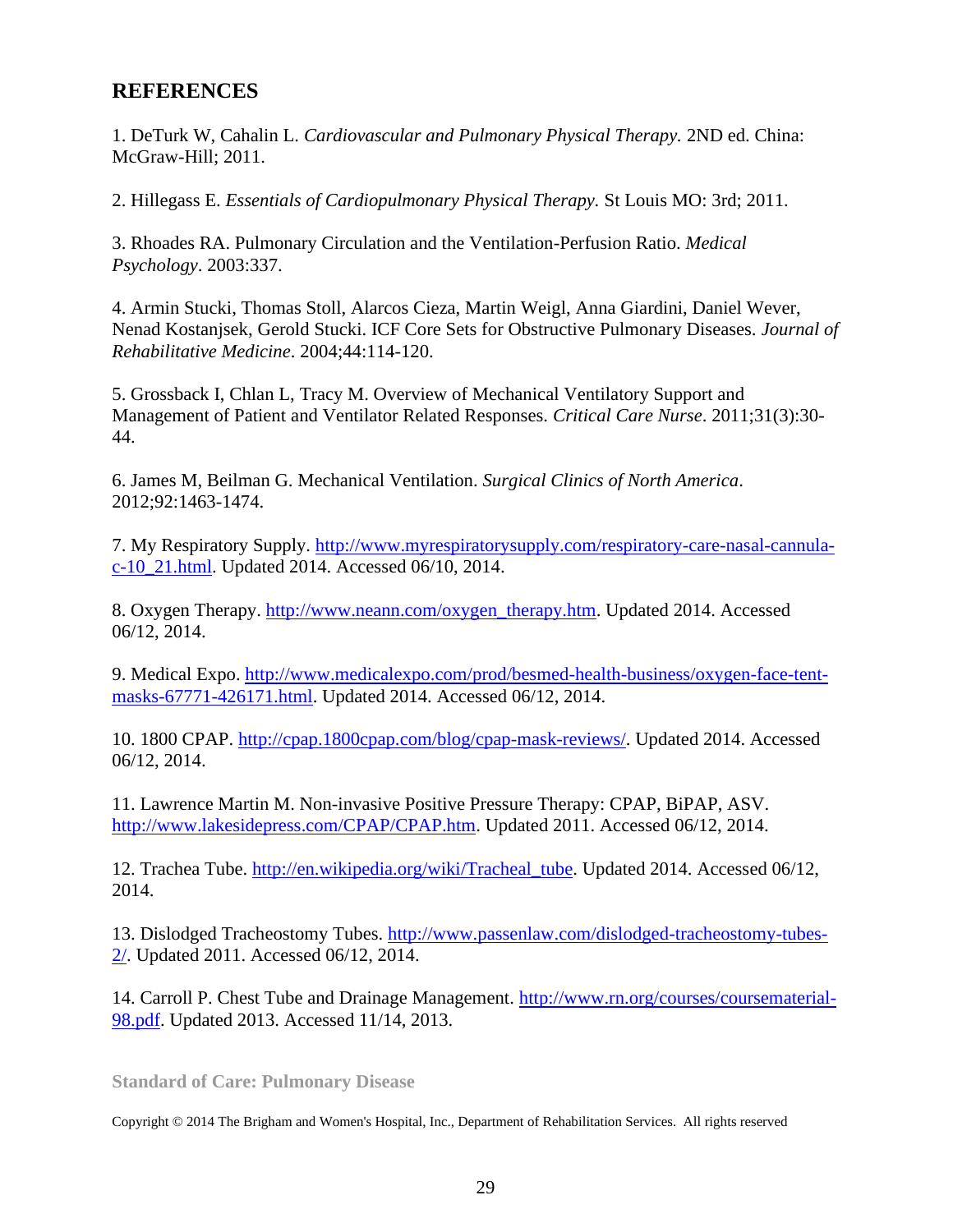15. Paz J, West M. *Acute Care Handbook for Physical Therapists.* 3rd ed. St. Louis MO: Saunders Elsevier; 2009.

16. Paz JC LV. *Acute Care Handbook for Physical Therapists.* 2nd ed. Boston: Butterworth-Heinmann; 2002.

17. Meuris K, Hertoghs M, Lauwers P, Hendriks J, Van Schil P. Subtotal Pleurectomy by Video Assisted Thoracic Surgery for Metastatic Pleuritis. *Multimedia Manual of Cardio-Thoracic Surgery*. 2012:12/2/13.

18. Emick D, D'Amico T. Pericardial procedures.

[www.acssurgery.com/acssurgery/secured/getChapterByIDHTML.action?bookId=ACS&readerFl](http://www.acssurgery.com/acssurgery/secured/getChapterByIDHTML.action?bookId=ACS&readerFlag=chapt&chapId=part04_ch12) [ag=chapt&chapId=part04\\_ch122](http://www.acssurgery.com/acssurgery/secured/getChapterByIDHTML.action?bookId=ACS&readerFlag=chapt&chapId=part04_ch12)013.

19. Swanson S, Tanabe K, Duda R. Surgical Oncologic Principles for Management of Resectable Esophageal Cancer. [http://www.uptodate.com/contents/surgical-oncologic-principles-for](http://www.uptodate.com/contents/surgical-oncologic-principles-for-management-of-resectable-esophageal-cancer?source=search_result&search=esophagectomy&selectedTitle=2%7E42#H1)[management-of-resectable-esophageal-](http://www.uptodate.com/contents/surgical-oncologic-principles-for-management-of-resectable-esophageal-cancer?source=search_result&search=esophagectomy&selectedTitle=2%7E42#H1)

[cancer?source=search\\_result&search=esophagectomy&selectedTitle=2%7E42#H1.](http://www.uptodate.com/contents/surgical-oncologic-principles-for-management-of-resectable-esophageal-cancer?source=search_result&search=esophagectomy&selectedTitle=2%7E42#H1) Updated 2013. Accessed 12/2, 2013.

20. Burrowes K, Clark A, Tawhai M. Blood flow Redistribution and Ventilation-Perfusion Mismatch During Embolic Pulmonary Arterial Occlusion. *Pulmonary Circulation*. 2011;1(3):365-376.

21. Guyatt GH et al. Antithrombotic Therapy and Prevention of Thrombosis, 9th ed: American College of Chest Physicians Evidence-Based Clinical Practice Guidelines. Executive summary.. *Chest*. 2012;141.

22. Tuzson A. How high is too high? INR and Acute Care Physical Therapy. [http://www.thefreelibrary.com/How+high+is+too+high%3F+INR+and+acute+care+physical+the](http://www.thefreelibrary.com/How+high+is+too+high%3F+INR+and+acute+care+physical+therapy.-a0200343149) [rapy.-a0200343149.](http://www.thefreelibrary.com/How+high+is+too+high%3F+INR+and+acute+care+physical+therapy.-a0200343149) Updated 2009. Accessed 1/6, 2013.

23. Beers M, Berkow R. *Merck Manual of Diagnosis and Therapy.* 17th ed. Whitehouse Station, NJ: Merck and Company; 1999:89-158.

24. Goodman C. The Respiratory System. In: Goodman F, Boissonnault, ed. *Pathology: Implications for the Physical Therapist.* 2nd ed. Philadelphia, PA: Saunders; 2003:553-627.

25. Woodruff D. 6 Easy Steps to ABG Analysis. *Ed4Nurses.com*. 2009:11/10/13.

26. Ciccone C. *Pharmacology in Rehabilitation.* 4th ed. Philadelphia PA: F.A. Davis Company; 2007.

27. Cahalin L, Sadowsky S. Pulmonary Medications. *Physical Therapy Journal*. 1995;75:397- 414.

**Standard of Care: Pulmonary Disease**